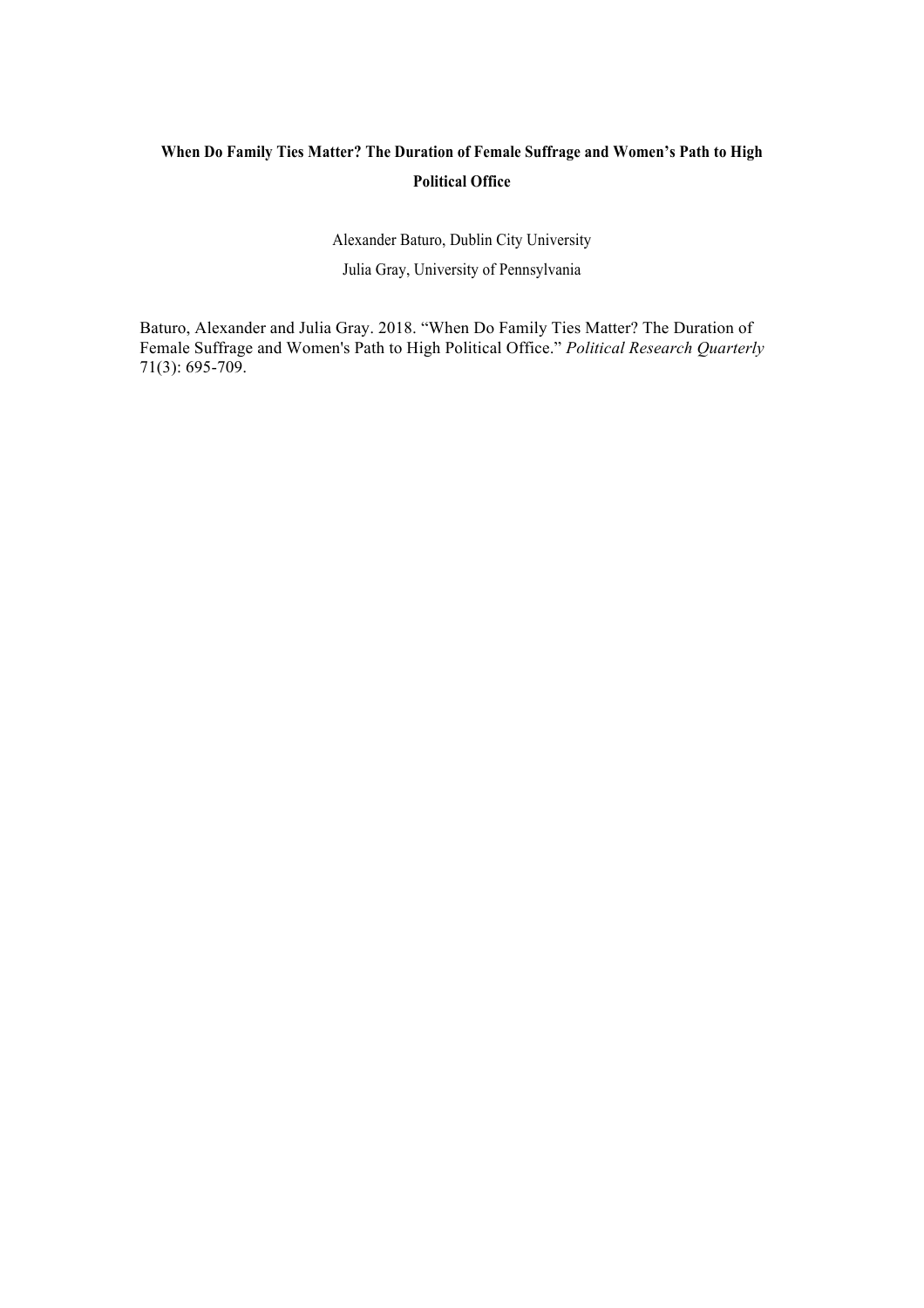# When Do Family Ties Matter? The Duration of Female Suffrage and Women's Path to High Political Office

#### Abstract

While the percentage of female heads of state in the world has increased to around ten percent in the 2010s, a female president or prime minister still remains an exception. Recent scholarship has proposed a number of explanations behind this phenomenon, but there exist important gaps. The contribution of this paper is threefold. First, we use new and comprehensive data to undertake a systematic examination of the differences in the personal, education, and career backgrounds between female and male effective political leaders from 1960 to 2010. We find that women are as experienced as men. Second, because the phenomenon of female leadership is still a rare occurrence, we argue that this fact must be accounted for in empirical modeling. Third, we develop the widow's mandate argument further: lacking personal networks, many female leaders tend to acquire the necessary resources, support, and name recognition for their efforts through political dynasties. To that end, women leaders need to rely on family ties more than men do. However, the importance of such connections attenuates when female suffrage has been in place for longer and citizens are more open to women in politics.

Key Words: gender and politics, political leaders, selection into office, representation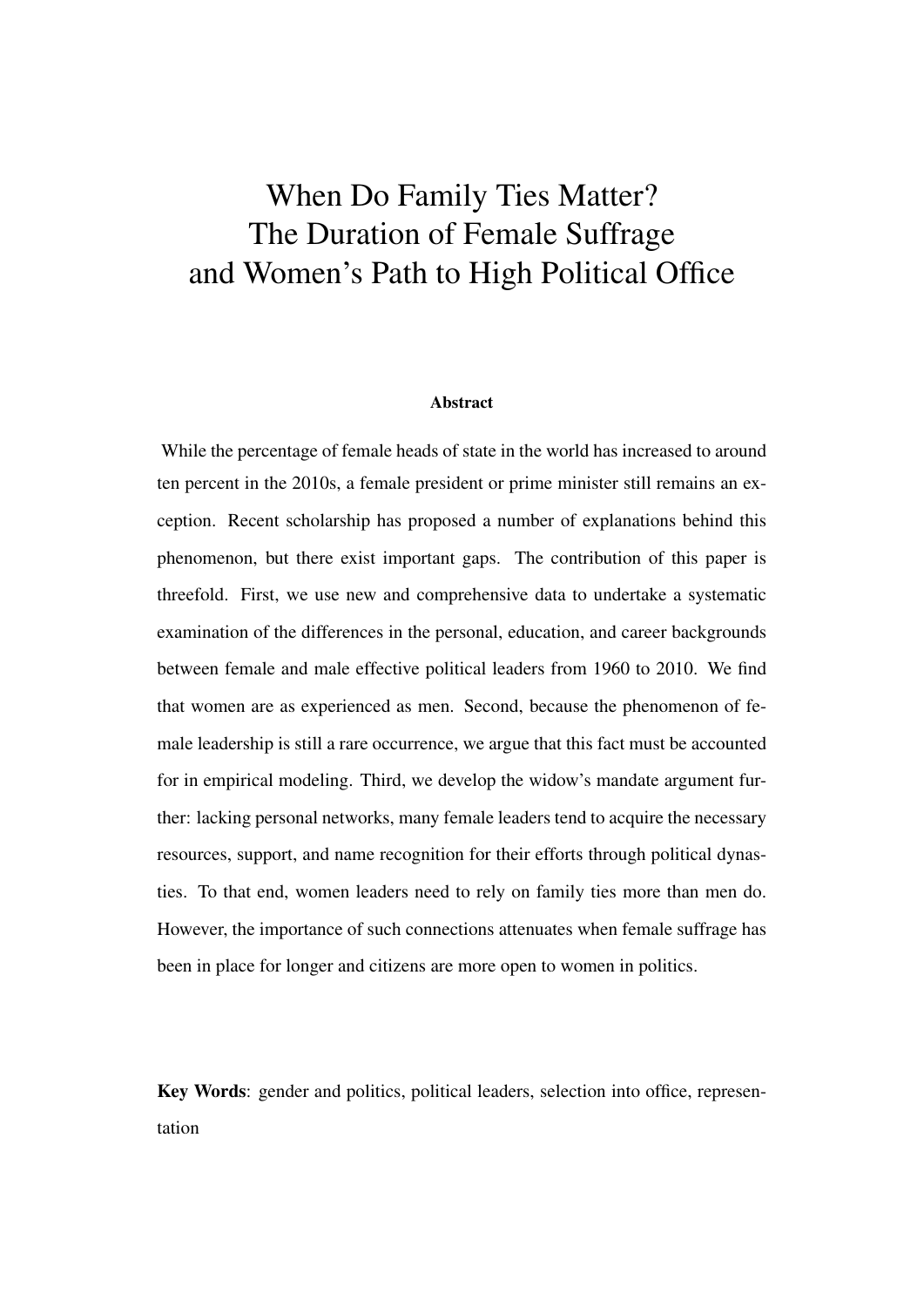What factors determine whether women are ultimately successful in holding the highest office in their country? Given that the incidence of female heads of state is such a rare event, one might assume that women tend to have fundamentally different levels of political experience or background traits than men do. However, because of the scarcity of female leaders in politics, it is difficult to make inferences about the background characteristics that distinguish female leaders from males in terms of their qualifications for their country's highest office.

We argue that two different but related factors come into play when considering women's advancement to their country's highest office. First, although women and men have similar paths to leadership in terms of their levels of education and career trajectories, female leaders require significant resources, connections and networks to achieve political leadership more so than their male counterparts [\(Jalalzai,](#page-31-0) [2013;](#page-31-0) [Folke, Rickne and Smith,](#page-30-0) [2017\)](#page-30-0). Those resources most frequently take the form of being part of political dynasties, particularly when women are not present in politics more broadly. However, family dynasties are less important the longer that women have been active in political life more generally. We argue that once female suffrage has been institutionalized — that is, if voting rights have been in place to an extent that female participation in politics is regarded by citizens as commonplace — the importance of family ties will decrease. That is, women leaders benefit from family ties when women are scarce in political life generally, but as their participation becomes normalized, family ties become less important.

We test our argument using a novel dataset that allows us to compare the individual backgrounds of all male and female leaders in the world from 1960 to 2010. Previous studies, due to data limitations, have only been able to compare female leaders with a limited selection of male leaders. Drawn from extensive firsthand research on the biographies of leaders around the globe, these original data allow us to broaden the scope of previous studies, by comparing the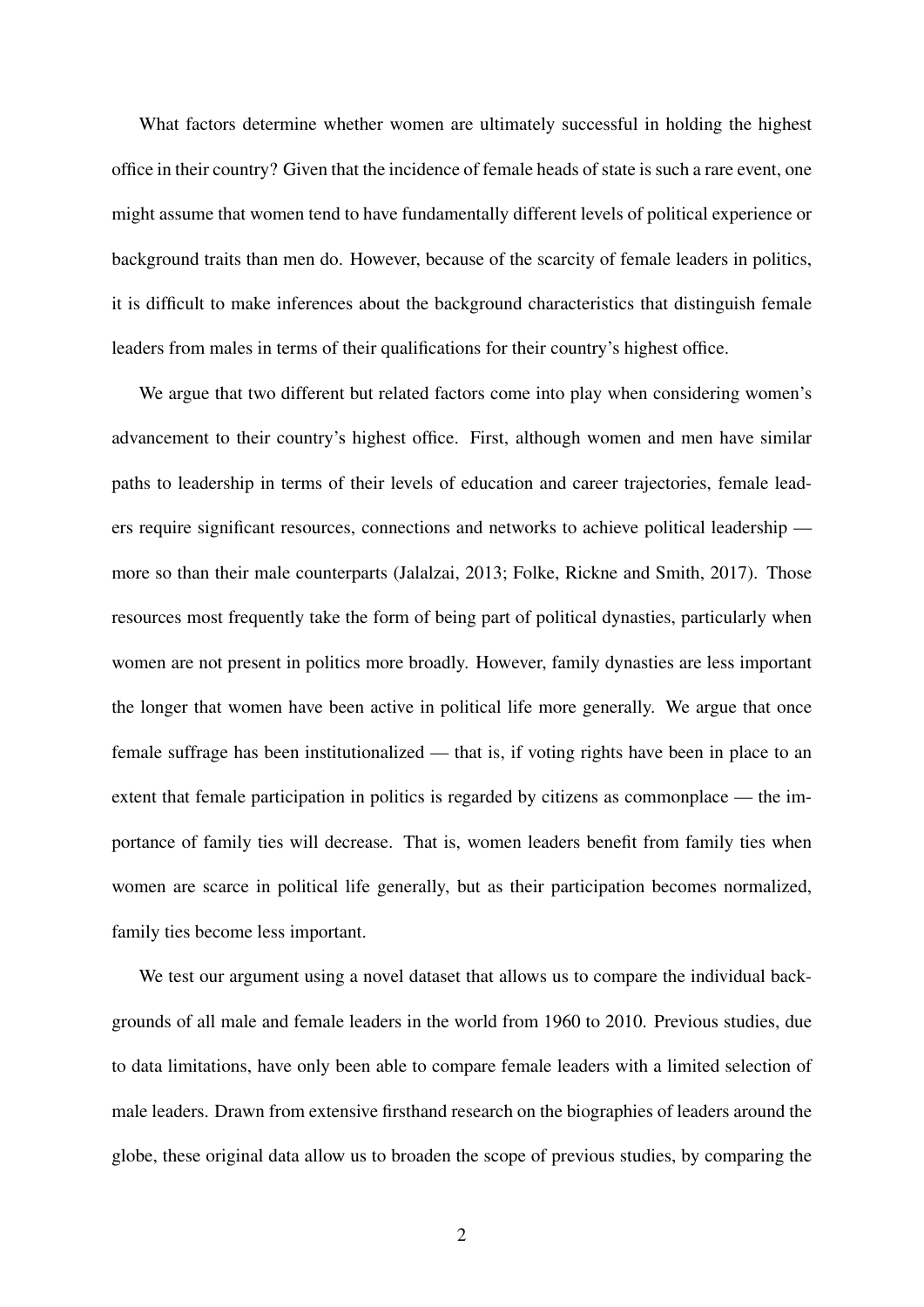accomplishments and background of female leaders with their male counterparts around the globe over five decades.

This paper makes a number of contributions. First, in contrast to studies that compare female and male leaders on a limited basis (such as comparing all female leaders with their immediate male predecessors in the same office), or in small-sized or contemporaneous samples, we study all female and male leaders, drawing from an original dataset of the background characteristics of leaders. These data allow us to gain unprecedented leverage on the personal attributes of male and female leaders alike. Second, because female leadership is a rare event over time and across space, we account for possible bias in the estimates due to this scarcity, using techniques that are not common in the literature on women in executive posts. Third, we build upon, and extend, the "widow's effect" argument (e.g., [Folke, Rickne and Smith,](#page-30-0) [2017;](#page-30-0) [Jalalzai,](#page-31-0) [2013;](#page-31-0) [Opfell,](#page-32-0) [1993;](#page-32-0) [Solowiej and Brunell,](#page-33-0) [2003\)](#page-33-0) by emphasizing the interactive aspect of the political climate and family connections, specifically the ways in which the effect of dynasties changes once countries have established a tradition of women in politics.

These are important findings for the literature on representation in politics. Recent scholarship has examined the determinants of female leadership on a smaller scale — in a given country or region, for example; or even in a given institution such as the legislature; or through analyzing a few high-profile female leaders. But such studies may lead to incomplete or biased conclusions regarding the differences in political experience and traits between *all* male and female leaders. Our arguments build on a wealth of existing studies of female leadership in executive office (e.g., [Bauer,](#page-29-0) [2011;](#page-29-0) [Jalalzai,](#page-31-1) [2016;](#page-31-1) [Genovese and Steckenrider,](#page-31-2) [2013;](#page-31-2) [Murray,](#page-32-1) [2010](#page-32-1)*a*; [O'Brien,](#page-32-2) [2015;](#page-32-2) [Opfell,](#page-32-0) [1993;](#page-32-0) [Thames and Williams,](#page-33-1) [2016\)](#page-33-1), but broaden them to consider the factors that, across history and for all parts of the world, might distinguish women from men with respect to their ability to reach top political leadership.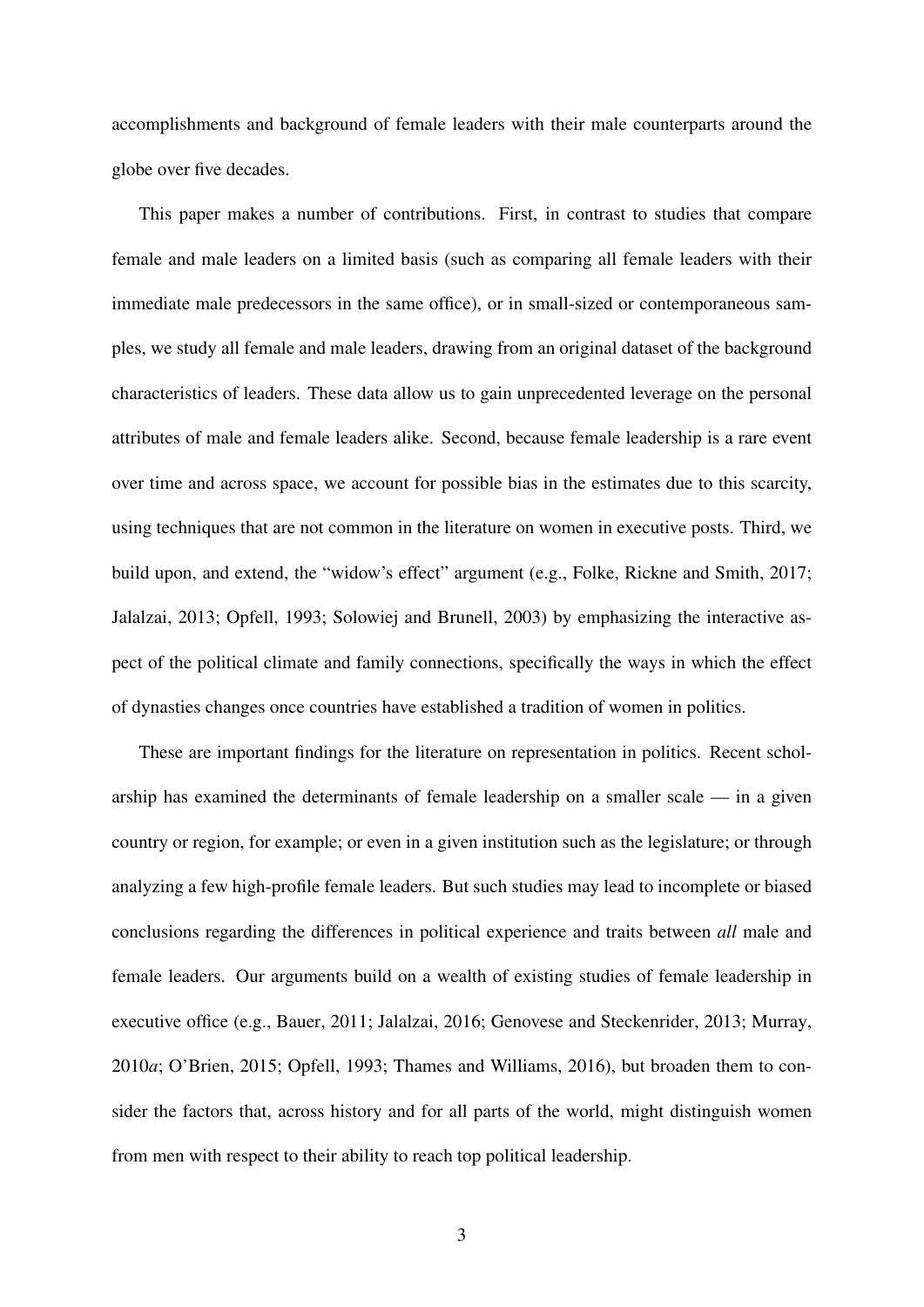#### How Different Are Female Leaders?

Women remain underrepresented in nearly all aspects of professional and political life, particularly at the upper echelons. In 2016, less than 7 percent of all political leaders in the world were female (22 out of 315 heads of state and heads of government). If we count *effective* leaders — excluding prime ministers in presidential systems or ceremonial presidents in parliamentary systems — the number is still 7 percent, or 15 out 193 effective leaders. This lack of representation mirrors similar statistics in other professions. Women are more likely to be found in the lower tiers of business, academia, and public service, where representation tends to be on par with demographics. But their numbers thin dramatically as the ranks get higher.

Across disciplines, scholars acknowledge that the lack of women's participation in public life cannot be attributed to their backgrounds. Experience and qualifications cannot explain the relative lack of female CEOs in publicly traded firms worldwide [\(Fawcett and Pringle,](#page-30-1) [2000\)](#page-30-1), and female cabinet ministers are generally as experienced as men [\(Escobar-Lemmon](#page-30-2) [and Taylor-Robinson,](#page-30-2) [2016\)](#page-30-2). As [Thames and Williams](#page-33-1) [\(2016,](#page-33-1) 39) underline, public perceptions regarding participation of female politicians in executive office are often clouded by the visibility of a limited number of influential leaders, such as Indira Gandhi or Golda Meir, for example. Still, many scholars have offered significant insight into the attributes of female leaders more broadly. For example, [Jalalzai](#page-31-0) [\(2013\)](#page-31-0) compares the individual background of female politicians with preceding male leaders in the same office, finding that overall women have similar educational qualifications and experience as men (although female leaders are more likely to have a background in human or social service ministries). Other studies focus on female executives in democratic regimes only [\(Thames and Williams,](#page-33-1) [2016\)](#page-33-1), or on later periods from 2000 [\(Jalalzai,](#page-31-1) [2016\)](#page-31-1). However, as of yet we do not know whether the backgrounds of women leaders systematically differ from those of *all* male leaders, due to a lack of comprehensive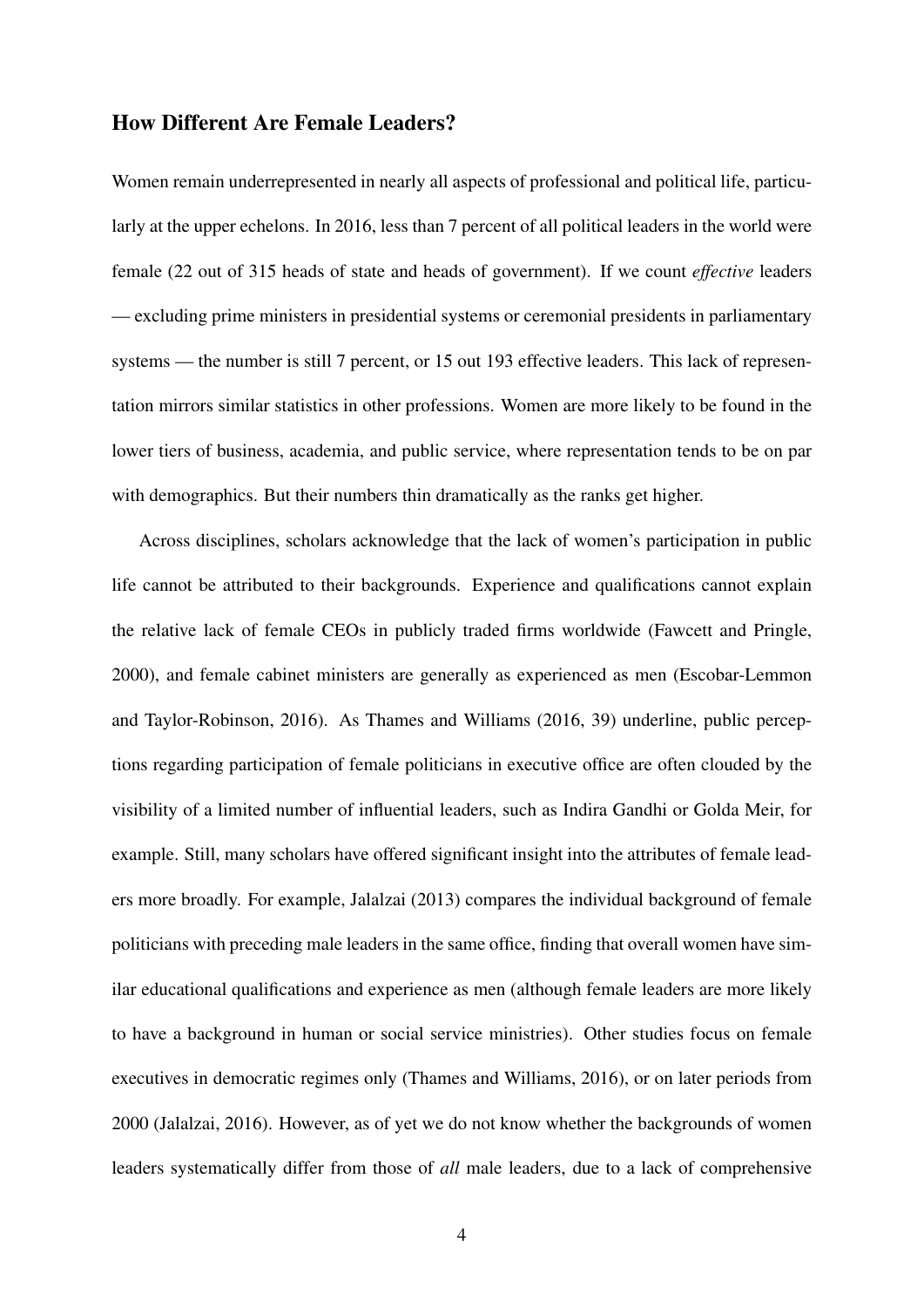data on the backgrounds of leaders in all political regimes over time.

By looking at the full spectrum of women in effective political leadership, across a broad swath of countries and years, we can be better positioned to investigate differences between men and women leaders in different contexts around the globe. Before attempting to explain the phenomenon of female leadership on a global scale, first we validate the above-mentioned accounts of the lack of differences between male and female leaders. To do so, we rely on a comprehensive original dataset from 1960–2010 that covers 1,501 effective political leaders in all political regimes, the first of its kind addressing the question of female leadership. To avoid inflating the number of female executives, we focus on *effective* political leaders and exclude other leaders in dual arrangements, such as ceremonial presidents or monarchs in parliamentary systems where female politicians may appear. The data include background information, acquired from firsthand archival research, on leaders in all countries in the world, including parliamentary and presidential democracies as well as non-democratic countries. To our knowledge, this is the most comprehensive data available on the background of the heads of state, which makes it ideal for differentiating the attributes of male and female leaders.<sup>1</sup>

Generally speaking, individuals with traits conforming to the norms of existing regimes are typically selected for leadership (e.g., [Sullivan et al.,](#page-33-2) [1993\)](#page-33-2). It is possible, therefore, that women leaders are more likely to emerge in political environments that favor politicians with typical traits and career paths, in contrast to political regimes that never experienced female leadership. As a result, if we restrict the sample to settings where female politicians are more likely to be encountered, such as democratic regimes, there may be no difference between genders. In contrast, we run the risk of inflating differences if we include settings where women leaders never appear, such as in military regimes. With the goal of conducting the most conservative

<span id="page-5-0"></span><sup>&</sup>lt;sup>1</sup>More information on these data can be found in the appendix.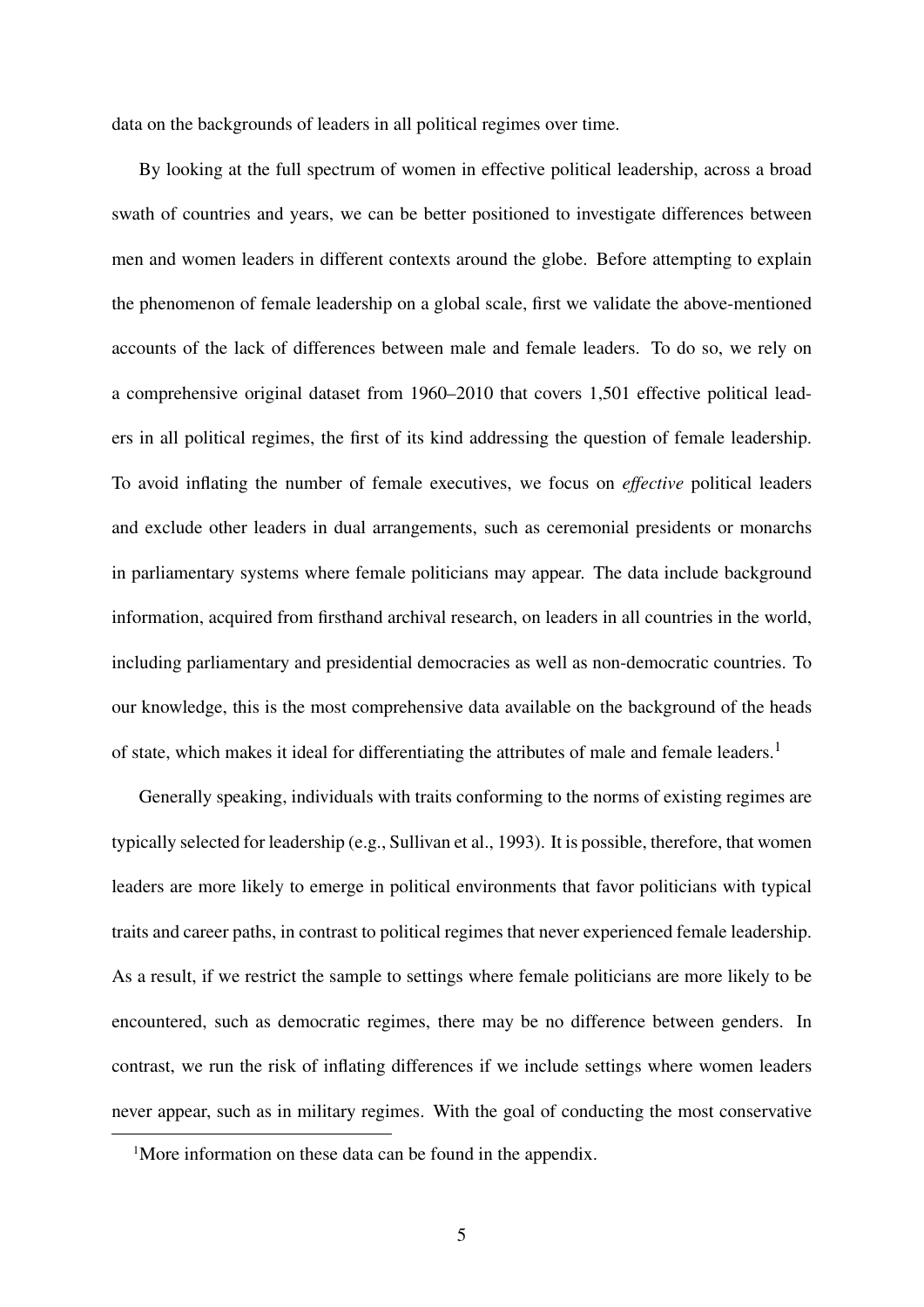comparison, here we compare male and female leaders in *all* political regimes. This comparison substantiates previous findings reported on the basis of smaller samples [\(Escobar-Lemmon and](#page-30-2) [Taylor-Robinson,](#page-30-2) [2016;](#page-30-2) [Jalalzai,](#page-31-0) [2013\)](#page-31-0). For robustness, in the appendix we compare leaders restricting to more democratic settings.

Figure [1](#page-35-0) compares male and female political leaders in terms of their personal, educational and professional background, as well as their political experience. Age is not a separating factor. On average, men and women alike enter office when they are 53 years old. There are also no significant differences in terms of whether they have civil service, business, or academic careers prior to the highest office.

Men and women leaders have similar educational backgrounds. They are equally likely to study abroad and in the West (among leaders of non-Western nations), or to have received an education in law, economics, the humanities, engineering and science, or in medicine. However, women are more likely to have a political science degree or the equivalent. Also, no female leader has ever received a military education.

There is no evidence that women lack in political experience compared with men. On average, prior to the highest office, women and men spend 13 years in formal politics, often as members of parliament, governors, or cabinet ministers. There are no notable differences in terms of the type of experience, such as whether female leaders occupied the post of foreign or defense minister. Even though 21 percent of female leaders, as opposed to 9 percent of male leaders (excluding non-presidential regimes), are former vice-presidents, these differences are not statistically significant. What is different, however, is that male leaders are much more likely to have held a cabinet finance portfolio in the past. Women also tend to take on more of the so-called "female"-oriented ministerial portfolios, related to health, education, employment, labor, environment, integration, or social affairs. This comports with findings by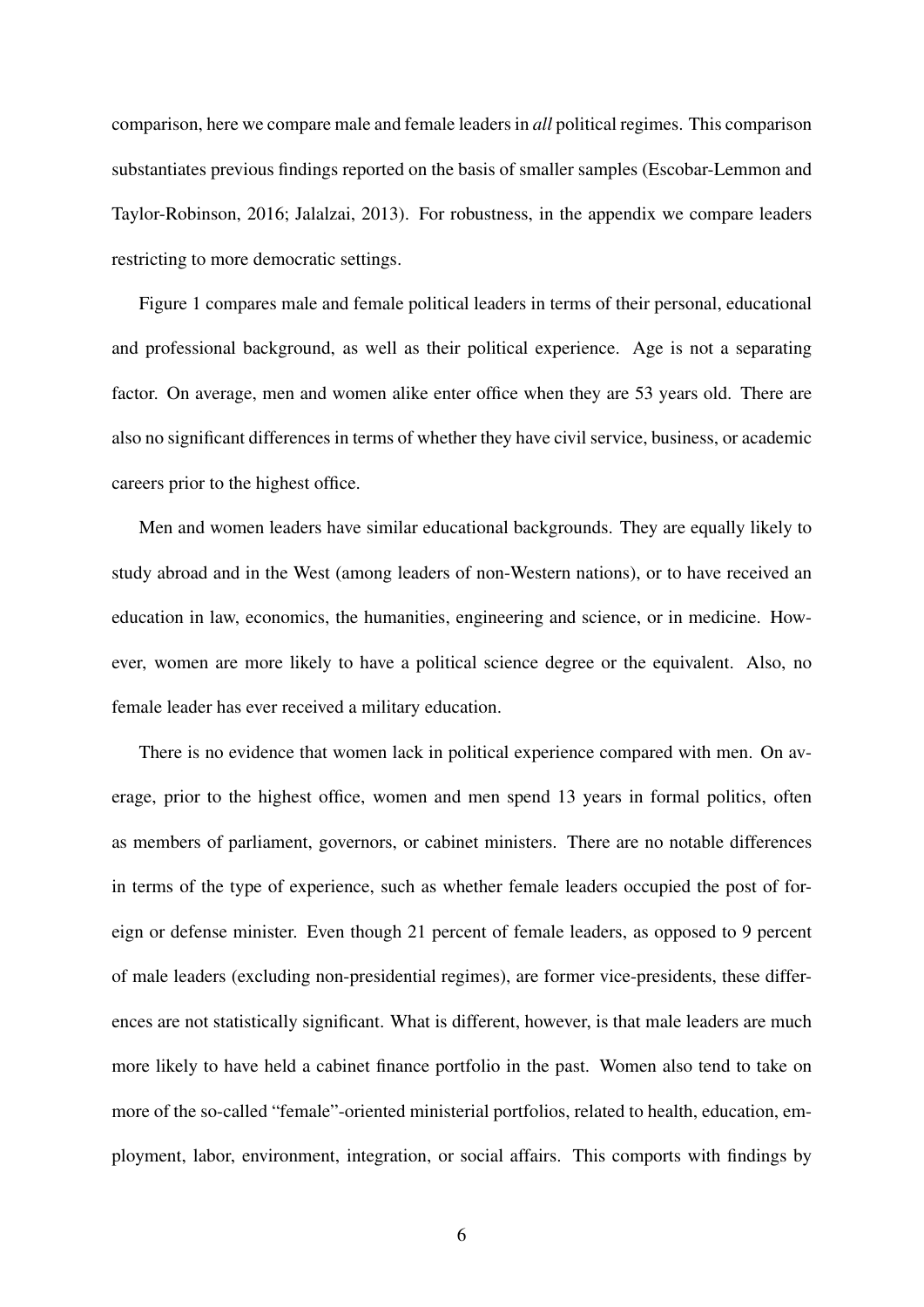[Escobar-Lemmon and Taylor-Robinson](#page-30-2) [\(2016\)](#page-30-2), although they find that women in what they call "feminine policy domains" tend not to advance further in their careers.

However, female leaders tend to have a very different family background than do their male counterparts. This is initially apparent in terms of class: 35 percent of women come from upper– and upper-middle class families (based on their parents' socioeconomic status and profession as described in biographical entries), as opposed to 21 percent of men. More importantly, as opposed to only 14 percent of men, 35 percent of women belong to prominent political families where their fathers, husbands, or brothers occupied the highest political post in the past (e.g., Indira Gandhi of India) or alternatively were leaders of pro-independence or pro-democracy movements (e.g., Corazon Aquino of the Philippines). These two differences are statistically significant (see the supplementary materials for further details). [Figure [1](#page-35-0) ABOUT HERE]

In summary, while two differences do exist in terms of the type of ministerial portfolios, overall, women appear to be equally educated and experienced as men. The most notable trait that makes women leaders different from men, according to these data, is a much higher likelihood that they come from a prominent political family name. The following section reviews the literature and outlines our theory for when and why such family ties might matter for women.

## When Do Family Ties Matter?

In comparative perspective, what distinguishes male and female leaders is not their education or experience, but whether they are likely to have family ties. If women leaders generally have similar backgrounds to men, why is it that so many female executives — but not all — hail from political dynasties?

Scholars have presented no shortage of factors that come into play for the lack of female leadership more generally. Studies of political representation have long noted that participation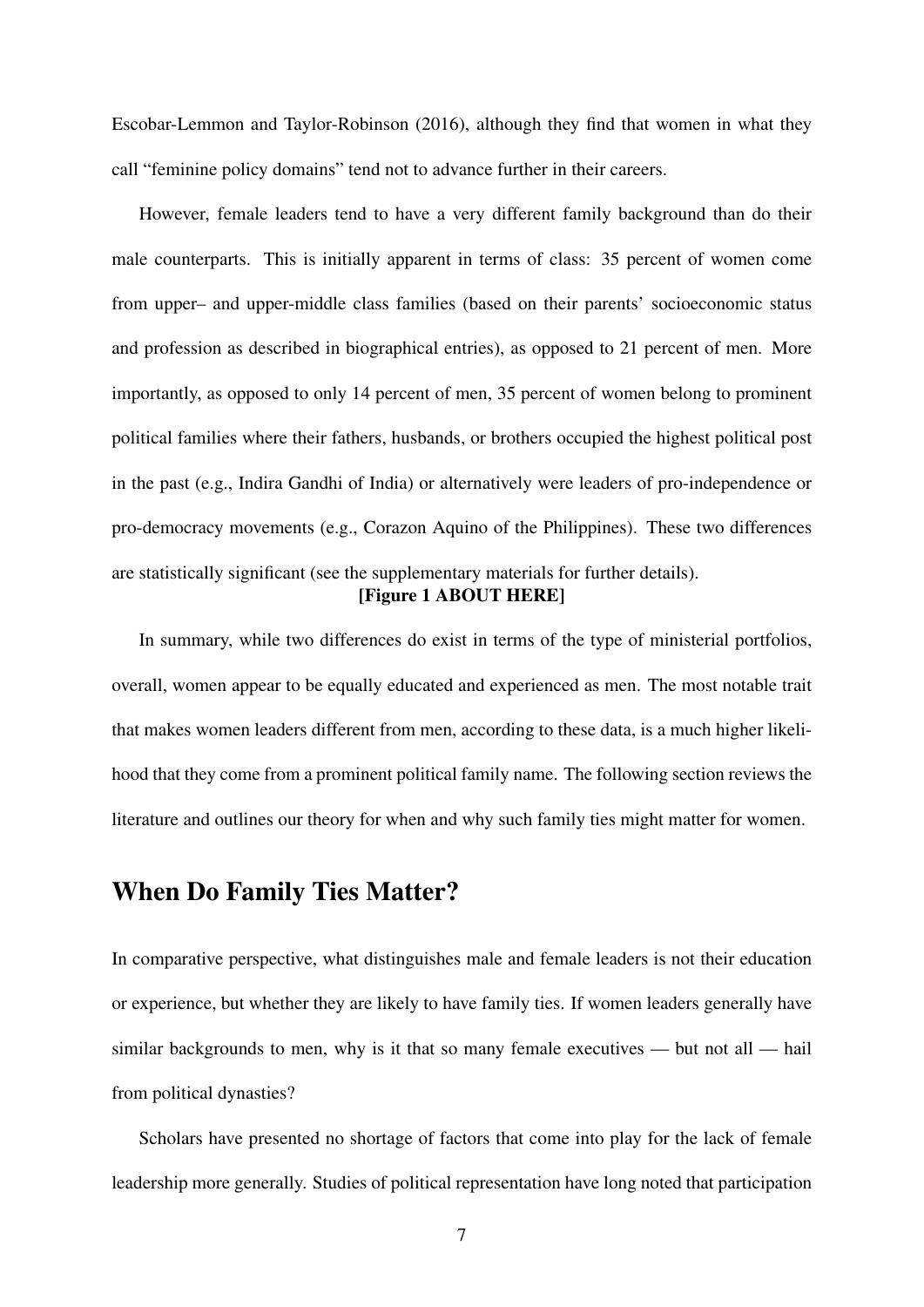at all levels tends not to favor women and minorities [\(Thomas and Wilcox,](#page-33-3) [1998\)](#page-33-3). The factors that account for these patterns are manifold, and social scientists have attempted to disentangle this phenomenon through various methods (For an overview, see [Folke and Rickne,](#page-30-3) [2016;](#page-30-3) Córdova and Rangel, [2017\)](#page-30-4). Leadership aspirations among girls in the population at large are affected by overall female participation [\(Beaman et al.,](#page-29-1) [2012\)](#page-29-1). Women are less likely to put themselves forward as candidates for office [\(Bledsoe and Herring,](#page-29-2) [1990;](#page-29-2) [Kanthak and Woon,](#page-31-3) [2015\)](#page-31-3), partially because they are more averse to competitive environments [\(Preece and Stod](#page-32-3)[dard,](#page-32-3) [2015\)](#page-32-3). Even if they do so, they are more vulnerable to campaign negativity [\(Krupnikov](#page-32-4) [and Bauer,](#page-32-4) [2014\)](#page-32-4) and perceptions of corruption [\(Barnes and Beaulieu,](#page-29-3) [2014\)](#page-29-3).

We focus particularly on two sets of arguments in this literature. The first concerns the informational and visibility disadvantages that women face when seeking high office, and the way that family ties can help them overcome those barriers. The second centers on the environments that enable women to make greater headway in the absence of family ties.

#### Family Ties and Female Political Advancement

The first set of arguments from which we draw centers on the informational disadvantages that both female candidates as well as voters face when encountering the prospect of running for high office [\(Werner and Mayer,](#page-34-0) [2007\)](#page-34-0). Women face financing disadvantages, as they have tended to be on a less sure footing economically than men and are less likely to have personal funds to finance their campaigns [\(Phelps,](#page-32-5) [2004\)](#page-32-5). They also tend to have fundraising difficulties, as funders do not view them as credible candidates [\(Conway,](#page-30-5) [2001\)](#page-30-5). Social networks play a vital role in political advancement [\(McClurg,](#page-32-6) [2003\)](#page-32-6), and many studies have looked at how women might be disadvantaged in their efforts to become part of such a network. Furthermore, they experience biases and encounter informational disadvantage with voters who are not ac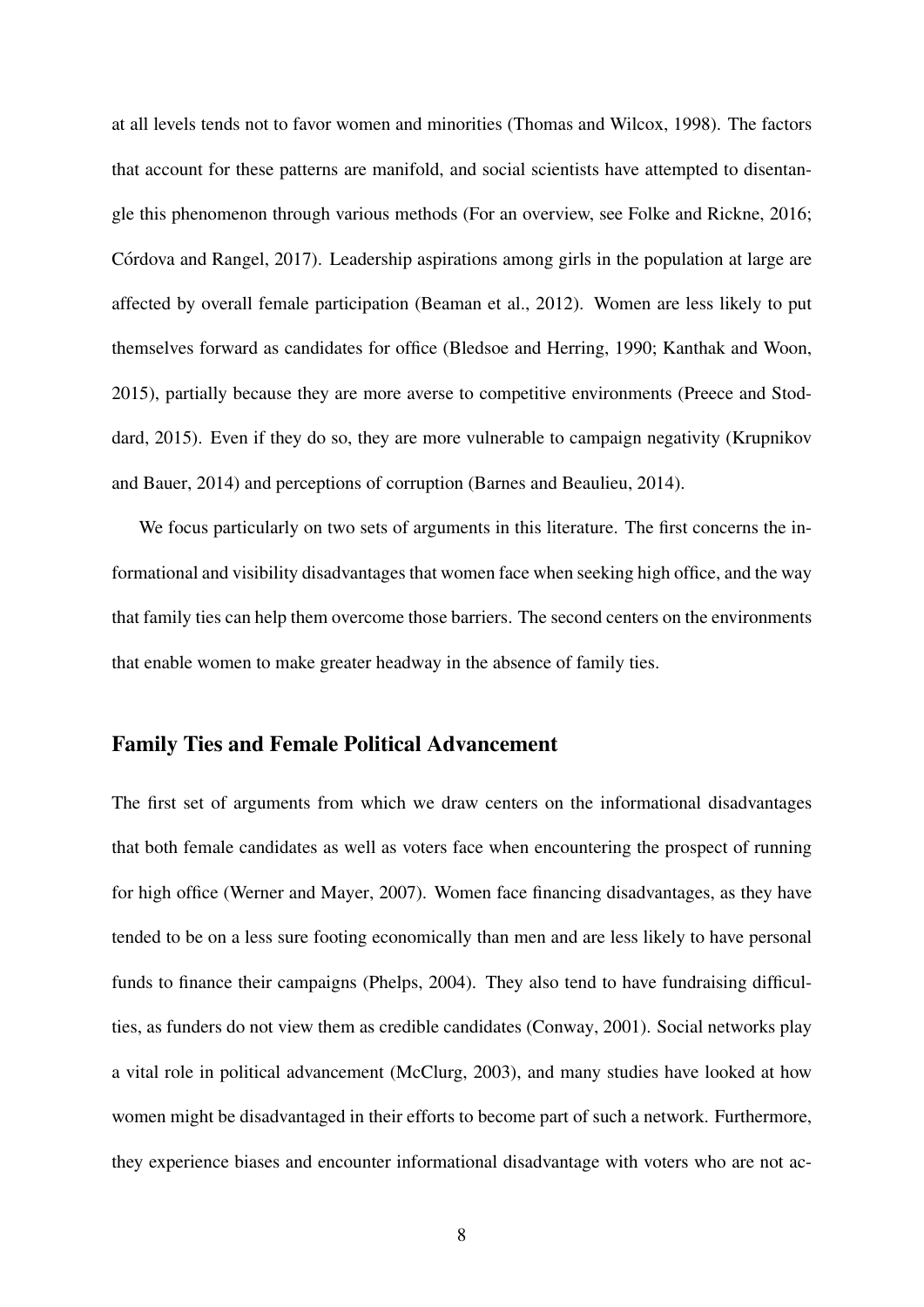customed to elect female candidates and who may be unfamiliar with their quality [\(Folke and](#page-30-3) [Rickne,](#page-30-3) [2016\)](#page-30-3).

Because of the barriers women face, the required resources in terms of networks, financing, and brand recognition have traditionally come about through one key avenue: being part of a family dynasty of politicians, particularly in countries that do not have a precedent of women in politics. Because party leadership and male networks tend not to be open to females [\(O'Brien,](#page-32-2) [2015\)](#page-32-2), often women's only option is to be born or married into them. Scholars have shown that well-connected social backgrounds are crucial for female participation in politics in non-Western politics [\(Franceschet and Piscopo,](#page-31-4) [2013;](#page-31-4) [Schwindt-Bayer,](#page-33-4) [2011\)](#page-33-4). Similarly, [Gertzog](#page-31-5) [\(2002,](#page-31-5) 96) shows that in the United States up until 1942, particularly in the South, "most Congressional widows ... were born into families whose men were part of their state's socioeconomic and political elites." Of women who were not widows, the largest group had significant family political connections, which were crucial in providing resources, reputation, and financing [Gertzog](#page-31-5) [\(2002,](#page-31-5) 100).

Around the world, women have traditionally entered first into politics as the wives of politicians. Indeed, some of the early women in politics replaced husbands who had died unexpectedly while in office. In the United States, the so-called "widow's mandate" has been a pattern in political life since 1923. Jeanette Rankin was the first woman elected to Congress (specifically, the House of Representatives) in 1916, even though women in the US were barred from the national vote until 1920. Up until 1942, nearly half of the female representatives to Congress were widows of former Congressmen [\(Gertzog,](#page-31-5) [2002\)](#page-31-5). The first time a female achieved executive office in the modern times was in 1960, when Sirimavo R.D. Bandaranaike, herself the wife of the assassinated prime minister, became the head of state of then-Ceylon. More generally, [Collins and Teele](#page-30-6) [\(2016\)](#page-30-6) show that many initial instances of female suffrage were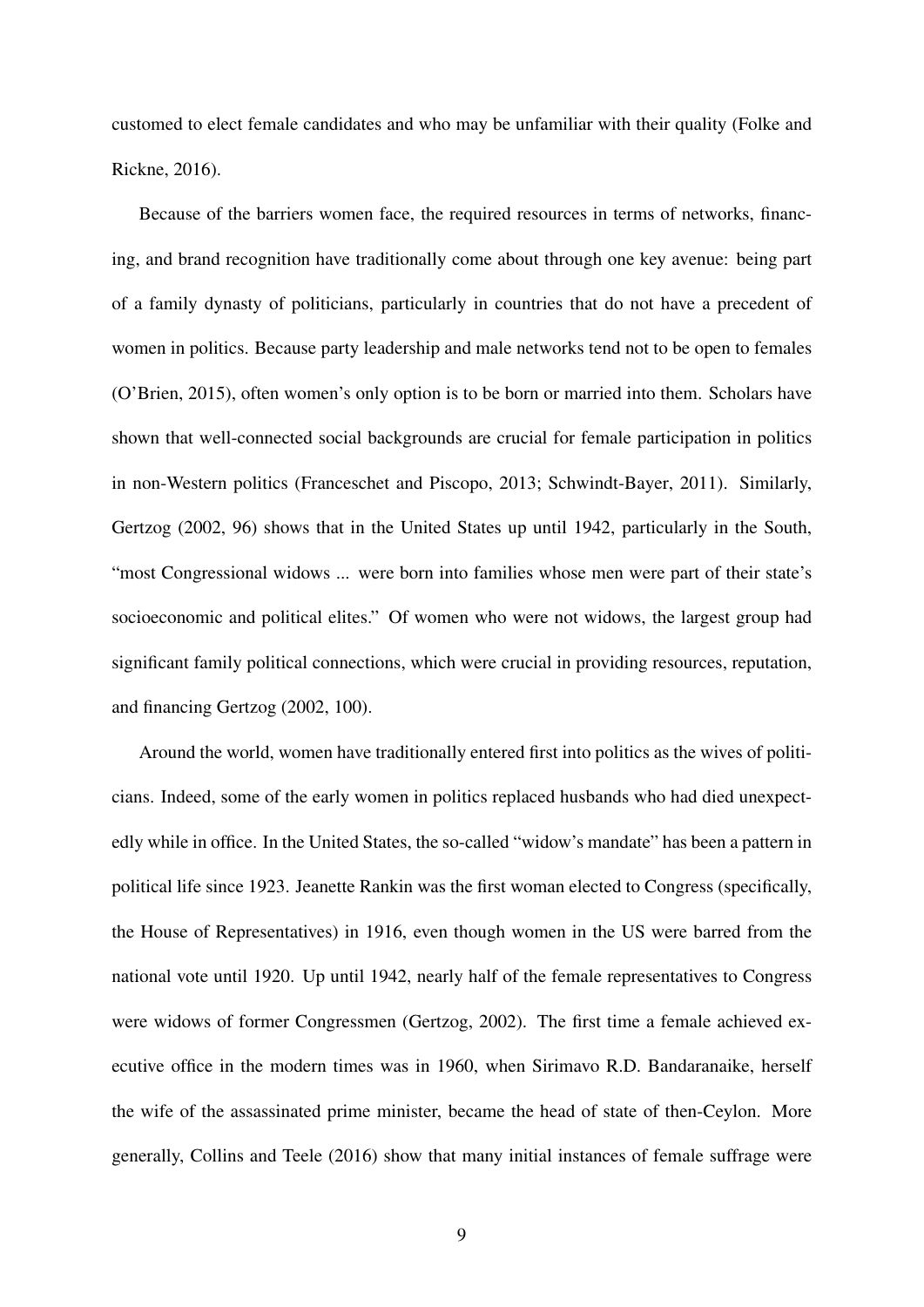extended first to widows. The argument for the widow's effect in politics is therefore not new [\(Solowiej and Brunell,](#page-33-0) [2003\)](#page-33-0)[.2](#page-10-0)

The "widow's mandate," however, came with delineated expectations about the degree of autonomy and authority that women were meant to command. Their roles were limited, and the expectation was that they would simply serve as placeholders until a male successor came in. As expressed in [Fitzpatrick](#page-30-7) [\(2016\)](#page-30-7), women were expected to remain largely passive and to bow out gracefully when the time came:

"A widow's closeness to her late husband, and her familiarity with his political beliefs, offered at least the veneer of continuity as well as a tasteful, if temporary, memorial to the deceased office holder. As Mae Ella Nolan, the first widow elected to fill out her husband's term, in 1923, put it, 'I owe it to my husband to carry on his work. ... No one better knows than I do his legislative agenda.'" (Cited in [Fitzpatrick](#page-30-7) [\(2016\)](#page-30-7).

As time progressed, these political connections took on a different form, and attendantly the women who achieved office played a more active role. The women who succeeded in entering office in the US tended to be either from family political dynasties or to have stillliving political husbands. Even if women establish their political career alongside a spouse with similar ambitions, "the gendered rules of the game have meant that the male spouse has often been the first to succeed at high office, even within a marriage of equals" [\(Murray,](#page-32-7) [2010](#page-32-7)*b*, 15).

<span id="page-10-0"></span>[<sup>2</sup>Jalalzai](#page-31-0) [\(2013,](#page-31-0) 113) and [Opfell](#page-32-0) [\(1993\)](#page-32-0) point out that kinship ties often help female leaders to succeed into the highest political office. More recently, [Jalalzai](#page-31-1) [\(2016\)](#page-31-1) acknowledges that women presidents in Latin America almost always were daughters and wives of former presidents or opposition leaders, and examines four female leaders in detail, particularly analyzing the case of Michelle Bachelet of Chile who was elevated without the assistance of family ties.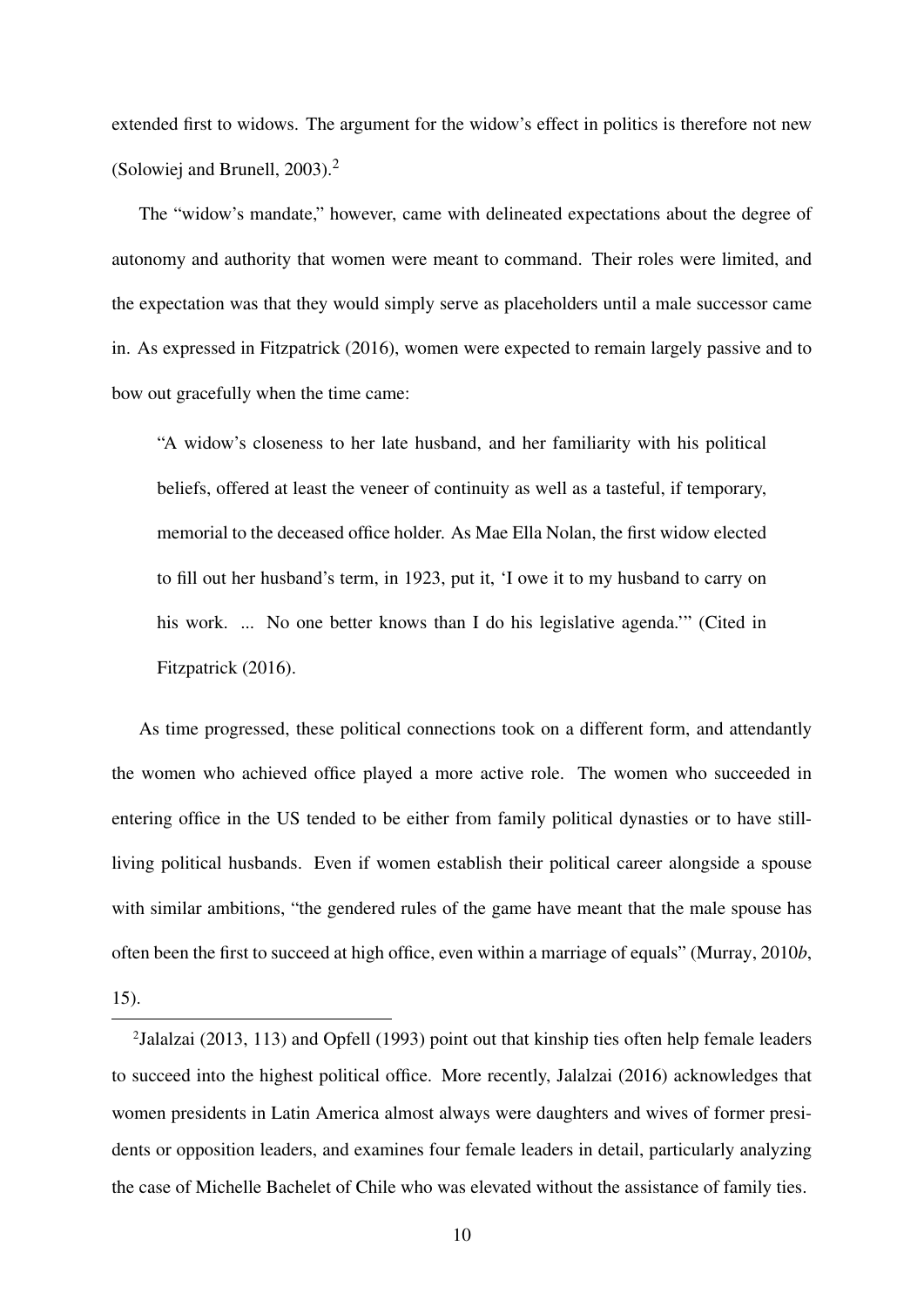The value of family ties goes beyond resources and political networks. [Folke, Rickne and](#page-30-0) [Smith](#page-30-0) [\(2017\)](#page-30-0) find that dynastic ties help women candidates to overcome a vote disadvantage in elections, where voters rely on familial relationships of female politicians as informational cues about their quality. We would, however, expect an amplified effect for heads of state. For women leaders whose elevation is subjected to the choice of the electorate, such as in direct presidential elections or when such women run in parliamentary elections as party leaders and therefore, as potential prime ministers, the connections to "brand names" will be particularly important. This is because family ties may assist women in winning the popular vote and in overcoming voter biases against such "unusual" candidates as female national politicians. In contrast, for women who can be elected as prime ministers by their own parties mid-term or who assume presidential office in the process of succession from their vice-presidential office, family "brand names" will be less crucial to counter possible voter biases. This is also consistent with [Smith and Martin](#page-33-5) [\(2017\)](#page-33-5), who argue that for cabinet ministers, dynasties could either provide electoral boosts indirectly, through informational advantages, or directly, through electoral popularity.

The social, reputational, and financial benefits of networks are helpful for office generally but pivotal in running for executive office. Of all public offices (with the possible exceptions of defense ministers [\(Barnes and O'Brien,](#page-29-4) [2016\)](#page-29-4) and party offices [\(Verge and Claveria,](#page-34-1) [2016\)](#page-34-1), the presidency and prime ministership are the most gendered in politics, which makes them even more challenging for women to achieve [\(Clift and Brazaitis,](#page-30-8) [2000\)](#page-30-8). For instance, even though Cristina Fernandez of Argentina (2007–15), the wife of former president Néstor Kirchner (2003–7), as "an outspoken member of the upper house ... was far better known than her husband when he was elected as president in 2003" [\(Popper and Grazina,](#page-32-8) [2011\)](#page-32-8), her election in 2007 was only made possible because she could rely on her husband's resources and who,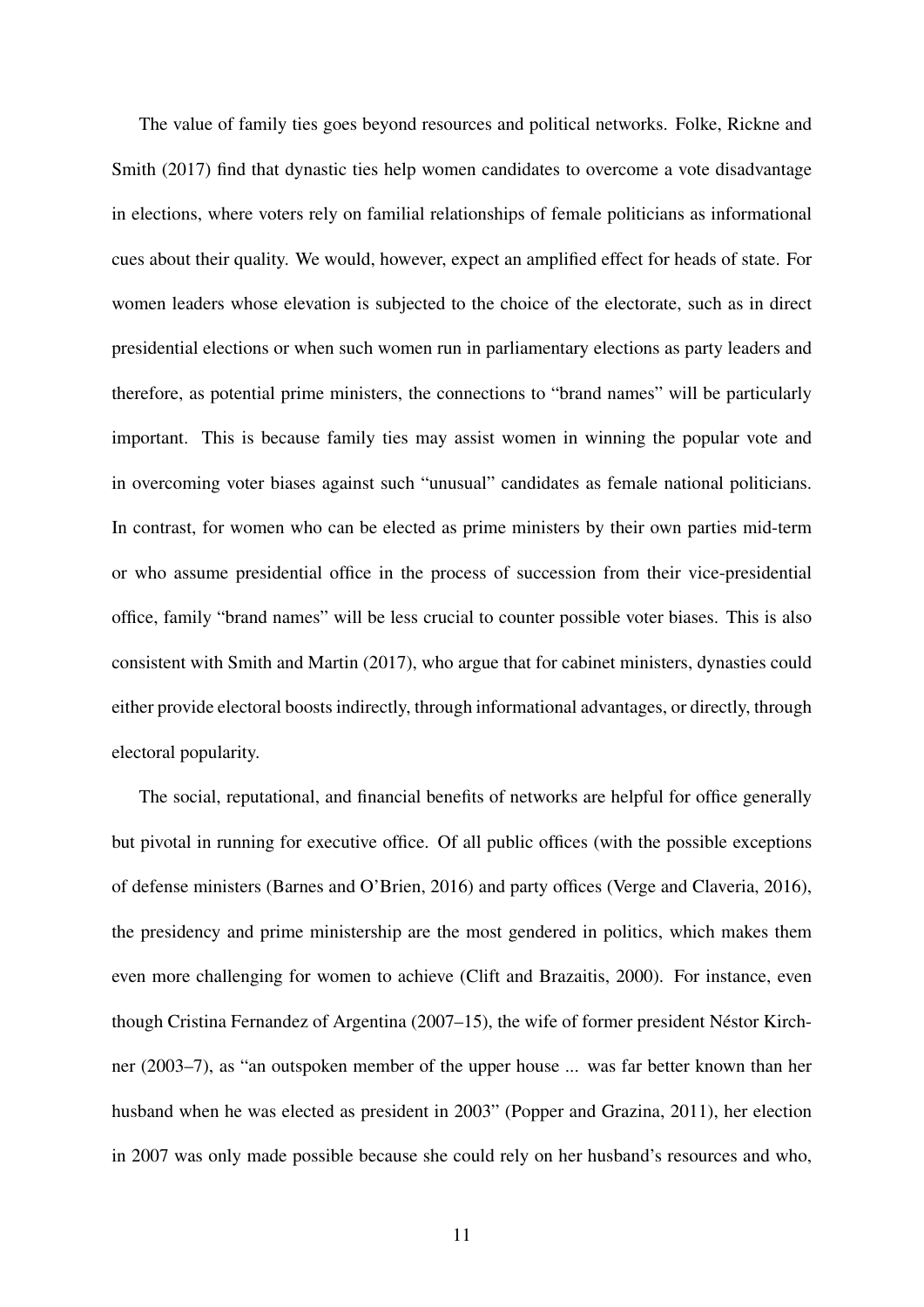after departure from office, headed the ruling party and "battled behind the scenes to shore up support for his wife from the kingpins of the fractious Peronist party" [\(Popper and Grazina,](#page-32-8) [2011\)](#page-32-8). Thus, at the executive level, family dynasties would be even more important in order for a woman to achieve success. Even if females are equally or even more qualified than men, a political family background can provide them access that would be difficult for them to achieve otherwise.

#### The Interactive Effect of Family Ties and Female Political Participation

While many women leaders rely on family connections, even more of them — specifically, as Figure [1](#page-35-0) indicates, two-thirds of female leaders — are elevated to high office without family ties. When do such ties matter? We argue that the importance of family ties is contingent on prevailing norms of female participation in politics so that such ties are especially important in settings with weak norms of female participation. In many countries, especially those with traditional values — such as the settings that elevated Indira Gandhi of India or Khaleda Zia of Bangladesh — the norm is not to have a female politician, especially a female political leader. The only possibility to have female leaders elected in such countries, particularly when women leaders need to be elected directly, is through the widow's effect. In contrast, family connections should not be as crucial for selection of women in settings where female participation in politics has long been established.

The adoption of female suffrage marks the onset of women's formal participation in political life. The longer that suffrage has been in place, the less important a family dynasty will be in facilitating the rise of a female leader. The introduction of female suffrage requires a substantial amount of mobilization and lobbying, both at the political level and at the public level. As [Teele](#page-33-6) [\(2014\)](#page-33-6) describes, women's suffrage movements were characterized by informa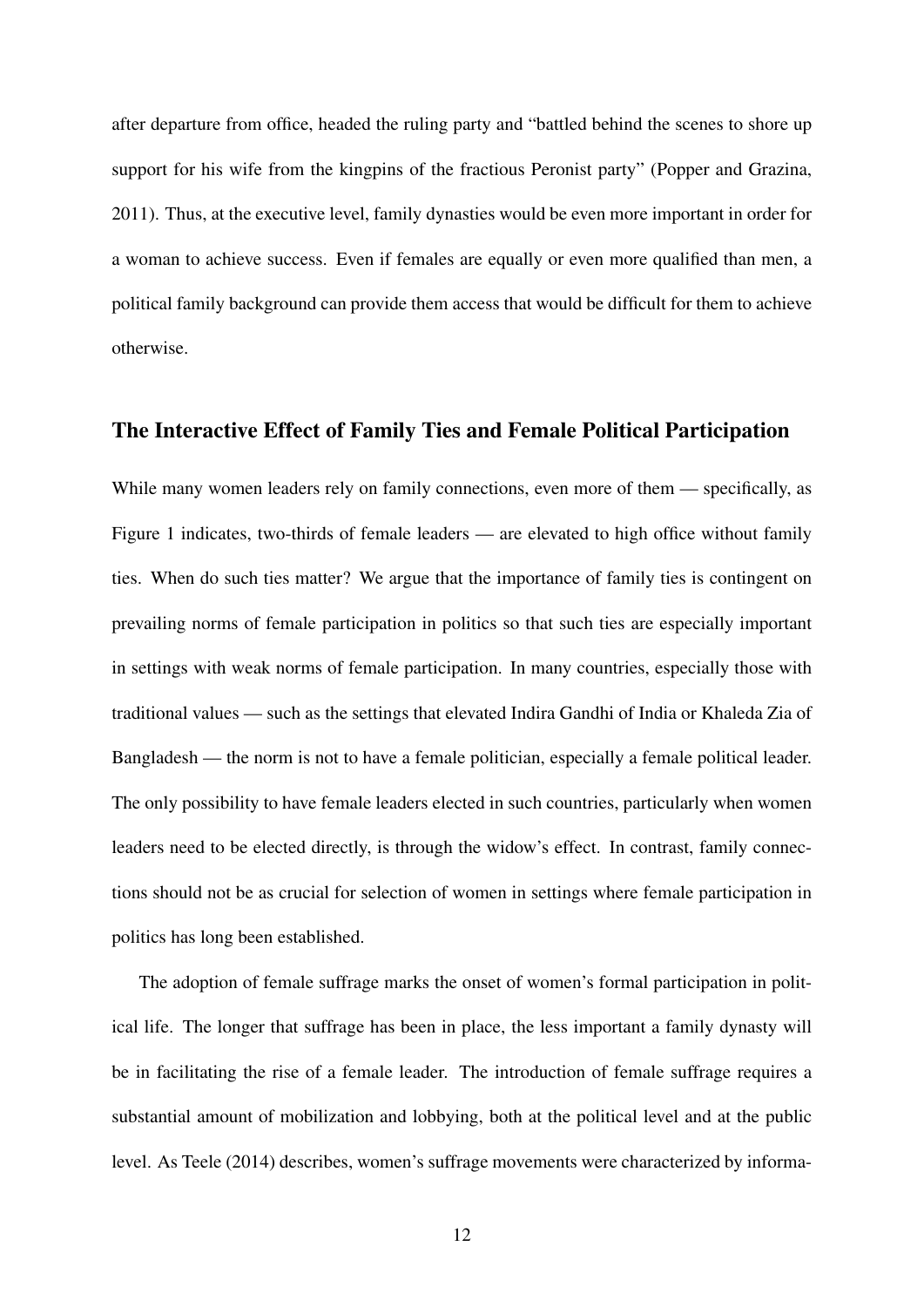tion dissemination to raise awareness of the issue, including editorials, rallies, campaigns, and fundraising efforts. Women at the head of these movements also had to familiarize themselves with the existing political leaders and the legislative process necessary to change voting laws. Such organizational movements initiated the process of forging the political networks that later became useful to females hoping to enter politics more generally [\(Teele,](#page-33-7) [2017\)](#page-33-7).

Once a government institutes female suffrage, women can enter politics first at the ballot box and then in political life more broadly. When women have had the right to vote for longer, all things being equal, citizens will be more open to women in politics than they would be otherwise. This, of course, can be accompanied by the development of other, more formal institutions that can make a significant difference in female participation, such as quotas and changes in party rules for participation[.3](#page-13-0) But all of those political changes are preceded by the movement to extend the franchise.<sup>4</sup>

Thus, we advance the widow's effect argument by arguing that for women leaders, the effects of political dynasties and a history of female suffrage is interactive. The effects of family ties are contingent on the institutionalization of female participation in politics. Family

<span id="page-13-0"></span>3Generally, various types of institutions, group size, party- and district-level characteristics influence the success of women's campaigns for office [\(Kanthak and Krause,](#page-31-6) [2013;](#page-31-6) [Fox and](#page-30-9) [Lawless,](#page-30-9) [2010;](#page-30-9) [Schwindt-Bayer, Malecki and Crisp,](#page-33-8) [2010\)](#page-33-8). Also, proportional representation (PR) electoral systems tend to be favorable to female candidates [\(Caul,](#page-30-10) [1999\)](#page-30-10) while gender quotas have also increased female participation in politics [\(Hughes,](#page-31-7) [2011;](#page-31-7) [Krook,](#page-31-8) [2010;](#page-31-8) [O'Brien](#page-32-9) [and Rickne,](#page-32-9) [2016;](#page-32-9) [Bush,](#page-29-5) [2011\)](#page-29-5). Furthermore, female presidents improve women's representation by appointing more female ministers [\(Reyes-Housholder,](#page-33-9) [2016\)](#page-33-9). All of these phenomena are closely linked to — and indeed, are outcomes of — the initial effort of instituting women's right to vote, as we will explore in the empirical analyses.

<span id="page-13-1"></span>4Indeed, [Teele](#page-33-7) [\(2017\)](#page-33-7) operationalizes the strength of the women's movement as state membership in a large national suffrage organization.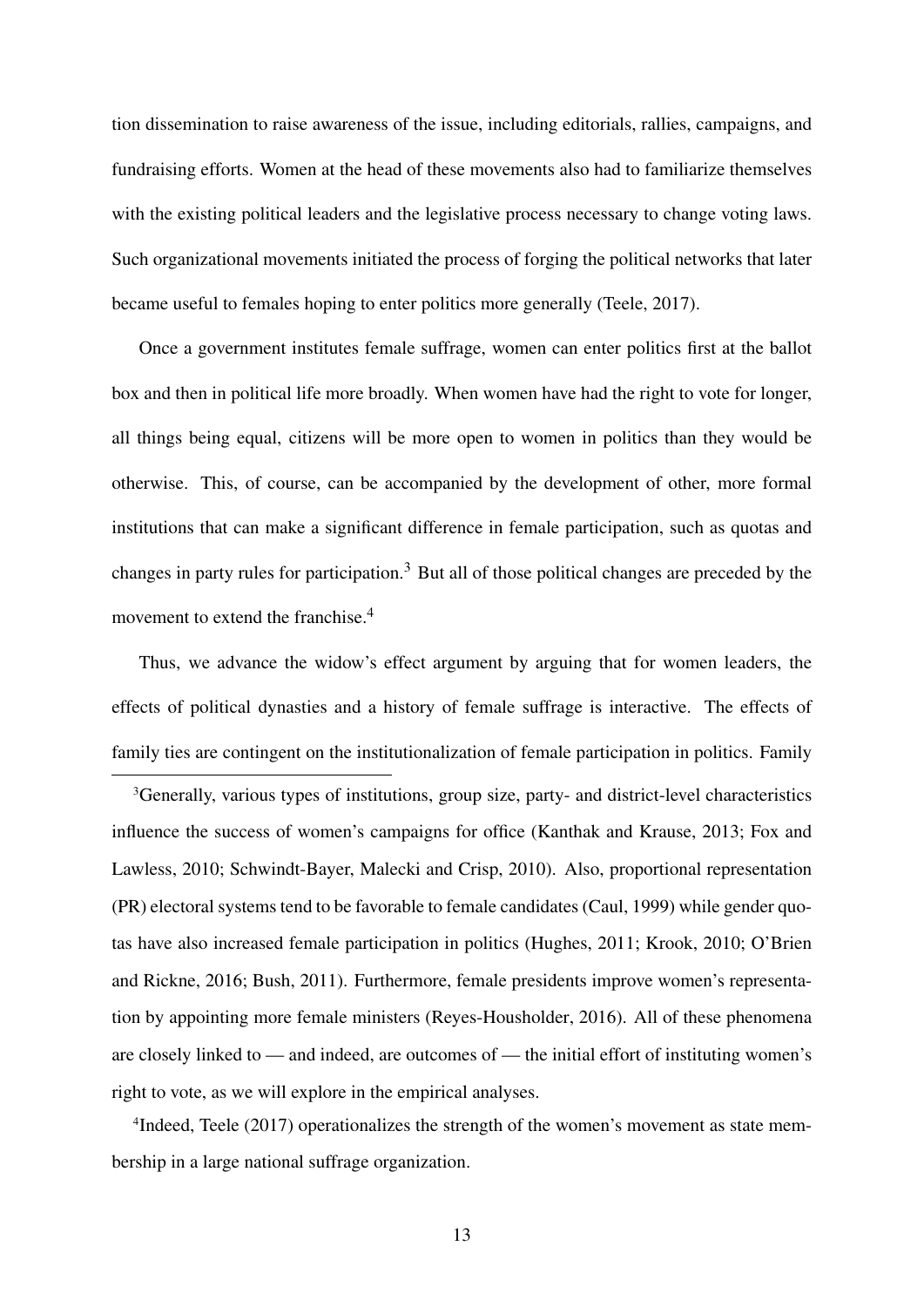connections play an important role in electing women in the early stages of a country's political development. However, we argue that in subsequent stages, those ties are much less important. Furthermore, the routinization of females in political life is distinct from the mere passage of time or years of uninterrupted democracy, as we discuss in the empirical section. Consider Roza Otunbayeva of Kyrgyzstan or Dalia Grybauskaité of Lithuania, neither of whom could claim family connections to politics. Their nations, however, had a long history of female suffrage since independence in the aftermath of World War I and as the constituent parts of the USSR. Arguably, it was not inconceivable or that unusual in these countries to have female leaders because of a long history of acceptance of women in politics.

## Modeling Female Leadership

Earlier we introduced data on all political leaders to validate previous findings that female heads of state are equally, if not more, qualified, than their male counterparts. The key difference is family ties, which for women manifest as political dynasties that provide visibility, mentoring, and financing, but can later be supplanted by other institutions after suffrage is introduced. Here we test this argument and examine whether — and under what conditions — political ties make the selection of women leaders more likely, controlling for other factors.

Our research question centers on the selection of female politicians in office, not about their longevity in office. Therefore, we only include observations for the year of entry into office. Thus, the unit of analysis is the leader/country/year, but only for that initial year of service. The dependent variable is a binary indicator of whether the leader entering office is a female. The effects of cultural, socioeconomic or personal factors, by the logic of the argument, only influence whether female leaders are chosen. This makes our analyses consistent with the literature on the selection of leaders (e.g., [Baturo,](#page-29-6) [2017;](#page-29-6) [Besley and Reynal-Querol,](#page-29-7) [2011\)](#page-29-7),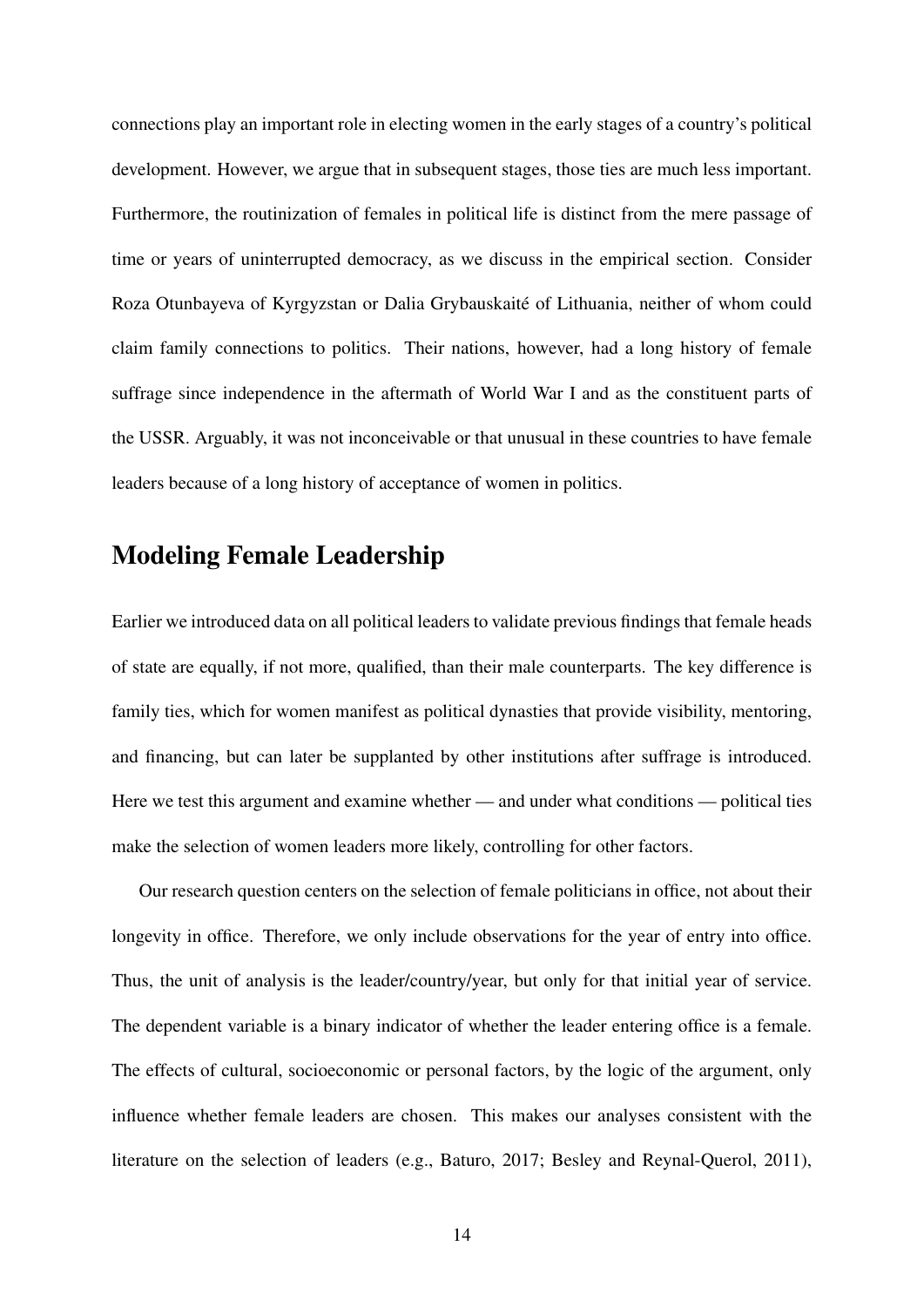as opposed to that of the effects of leaders on various outcomes [\(Horowitz and Stam,](#page-31-9) [2014;](#page-31-9) [Alexiadou,](#page-29-8) [2015\)](#page-29-8).

These data cannot address the selection stage for female candidates. We only observe women who succeeded in their bids for high office, not candidates. While an examination of winning and losing candidates is feasible in single-country studies, or even in comparative studies of presidential elections across nations, it is more difficult in analyses that include all political regimes over time, as does the present study. Arguably, for parliamentary regimes, all members of parliament who belong to the majority party or coalition are potential political leaders. The identification of "losing" candidates in non-democratic regimes would be even more challenging. These data also cannot account for the processes that lead women to choose to run for office in the first place, as others have studied in laboratory settings [\(Kanthak and](#page-31-3) [Woon,](#page-31-3) [2015\)](#page-31-3). Indeed, such an omission even leaves out further examples of females who did not secure office even despite family connections. For example, Panama's Mireya Moscoso the widow of Arnulfo Arias, who was the country's president on three separate occasions — had a failed run in 1994 before being elected to high office in 1999.<sup>[5](#page-15-0)</sup> Thus, although a study of the selection process of female leaders would require much more extensive data, anecdotal evidence suggests that dynasties might have a foothold in these earlier stages as well.

In terms of sample selection, we want to ensure that we include only relevant observations. Even though female leaders may assume office in non-democratic settings, such as Lydia Gueiler (1979-80) of Bolivia or Rose Rogombé (2009) of Gabon, they are almost always interim leaders. Female leadership is, however, encountered in partly democratic or transitional settings. Therefore, we limit the estimation sample to more democratic settings where female

<span id="page-15-0"></span>5In 1998 in Honduras, Alba Gunera de Melgar — the widow of former president Juan Alberto Melgar — had an unsuccessful bid for the presidency. Hilary Clinton also failed in her 2016 bid for US president.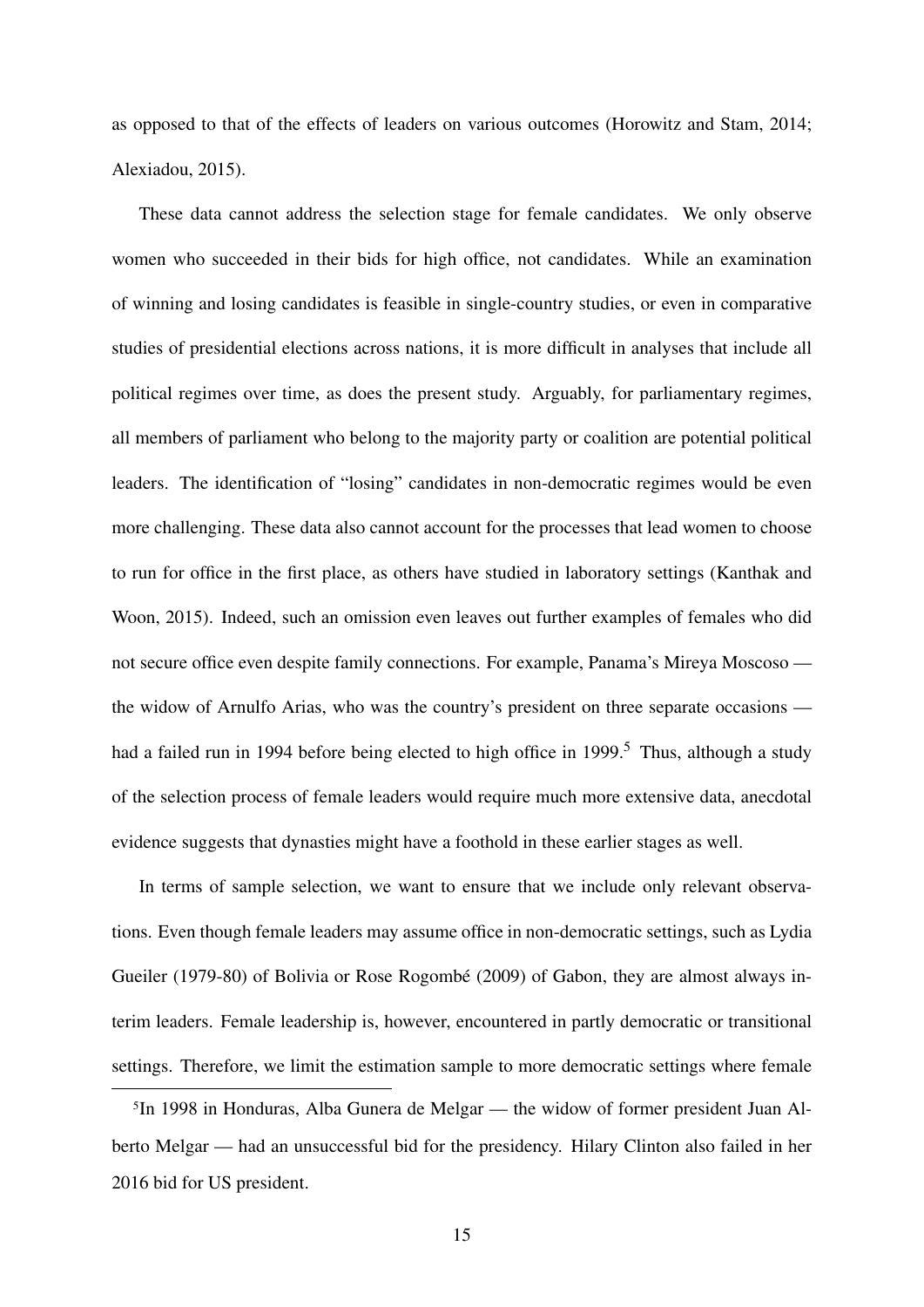leadership is likely be encountered, to political regimes where the *Polity2* score has positive values.<sup>6</sup> Altogether, there are 48 effective female political leaders from 1960–2010, or 5 percent in the estimation sample of 980 leaders. In supplementary materials, we also estimate on a full sample that includes non-democracies and on a smaller sample that includes fully democratic regimes, i.e., above *Polity2* +6 [\(Marshall and Jaggers,](#page-32-10) [2011\)](#page-32-10).

The emergence of female heads of state is clearly a rare event. However, most existing studies of female political leaders do not account for this reality in their modeling decisions, which may lead to a possible bias. Because only 5 percent of leaders in the estimation sample of our data are female, maximum likelihood estimation (MLE) of a logistic model may suffer from a small-sample bias. Therefore, we turn to a so-called penalized MLE procedure, proposed by [Firth](#page-30-11) [\(1993\)](#page-30-11). The method overcorrects for possible bias and allows convergence of finite estimates with rare-events data. Specifically, we fit the Firth method to logistic regression. In the supplementary analyses, we also specify an alternative method, rare events logit.

### Family Ties and the History of Female Suffrage

We posited that reliance on family connections is often paramount for success for female leaders. However, family ties should particularly matter in settings where women are an unfamiliar sight in political life. We therefore expect that *Political family* (a binary indicator for whether a woman has a relative in politics, either through birth or marriage) should particularly matter in new democracies or in countries with relatively short histories of female suffrage.

To study whether the effects of coming from a political dynasty depend on the extent of acceptance of female participation in politics, we specify an interactive model. In contrast

<span id="page-16-0"></span> $6B$ esley and Reynal-Querol [\(2011,](#page-29-7) 555), who also explained the selection of leaders, equally relied on the *Polity2*'s cut point of 0 for more democratic settings.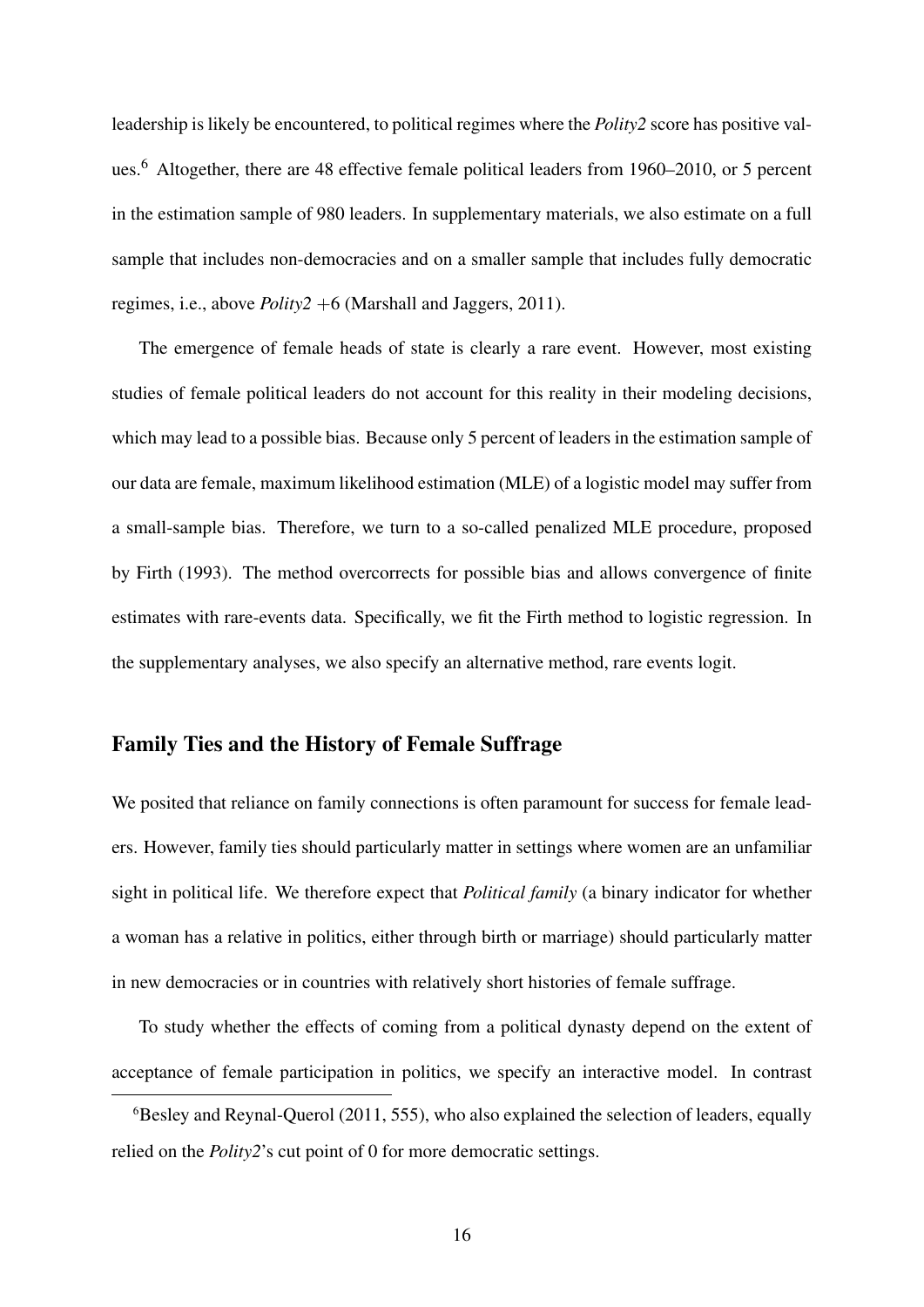to [Collins and Teele](#page-30-6) [\(2016\)](#page-30-6), who directly examine the effects of female suffrage on electoral politics, we rely on the length of time suffrage is in place. We argue that the duration of female suffrage can be employed as a proxy for the normality of female participation in politics, frequently followed by the introduction of formal institutions that solidify this participation, as we will show in supplementary analyses. The existence of the norm of having women in politics as perceived by citizens is similar to the concept of institutional routinization [\(Linz and Stepan,](#page-32-11) [1996,](#page-32-11) 10).

We therefore include *Female suffrage, years*, the number of years from the first introduction of female suffrage, even if complete female suffrage was not introduced at the time.<sup>[7](#page-17-0)</sup> For example, for Belgium, *Female suffrage, years* is counted from 1919 when a female's right to vote — subject to conditions — was first introduced, not from 1948 when all restrictions were lifted.

Instead of a logarithmic transformation, we normalize years of female suffrage using an inverse hyperbolic sine transformation [\(Burbidge, Magee and Robb,](#page-29-9) [1988\)](#page-29-9). The transformation accounts for the fact that some observations have the value of zero for years of entry into office when female suffrage is not yet introduced. Furthermore, we want to ensure that the suffrage variable does not simply account for the passage of time. To that end, we additionally account for a possible time trend.<sup>8</sup> It may be difficult to distinguish whether political dynasties are more likely early on (coinciding with the introduction of female suffrage) or whether norms

<span id="page-17-1"></span><sup>8</sup>Because the unit of observation is the first year of entry into office for each leader, the data structure is a very unbalanced panel data. From 1960–2010 some countries may have only one leader (as in Brunei or Cuba), and therefore only one observation per country, while others have many more (26 in Japan, 27 in Bolivia, 31 in Italy) — leader-observations.

<span id="page-17-0"></span><sup>7</sup>Female suffrage data are taken from the Inter-Parliamentary Union, [http://www.ipu.](http://www.ipu.org/wmn-e/suffrage.htm) [org/wmn-e/suffrage.htm](http://www.ipu.org/wmn-e/suffrage.htm), accessed 15 June 2016.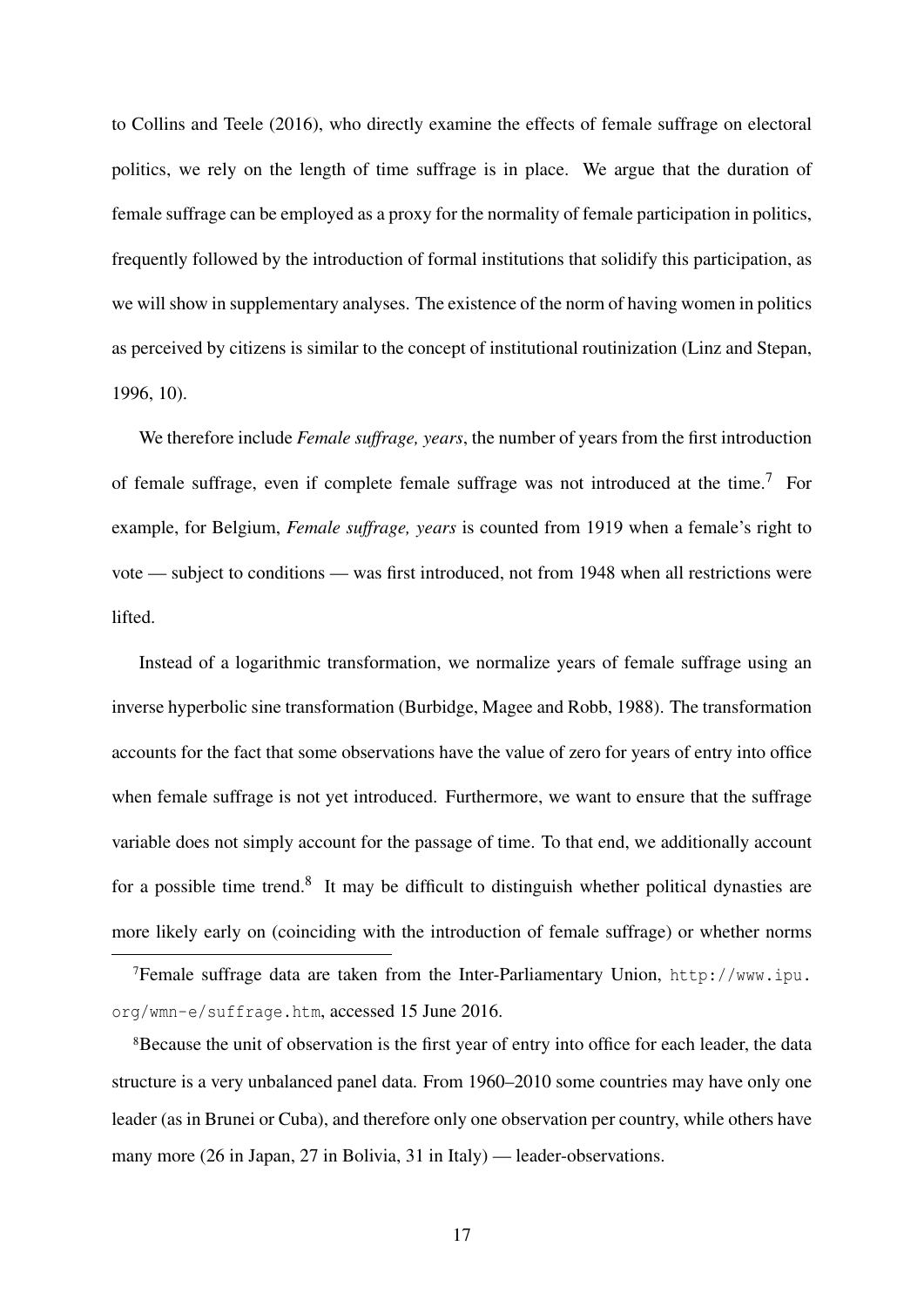surrounding female participation in political life are weaker in the past. Therefore, we include time polynomials, that is, the count of count of years, as well as the squared and quadratic terms of the count of years. In the appendix, we also fit models with fixed year effects for robustness.

## Competing and Complementary Explanations

While we are primarily interested in the interactive effect of dynasties and institutions, we also consider additional explanations. Previous research has demonstrated the importance of democracy, gender parity, politically unstable contexts, and the mere fact of having a previous female leader in the past [\(Jalalzai,](#page-31-0) [2013,](#page-31-0) [2008\)](#page-31-10). Therefore, to account for the possibility that female leaders are more likely to emerge in more developed and democratic nations, we include *Income* per capita (logarithm of *rgdpl*) [\(Heston, Summers and Aten,](#page-31-11) [2012\)](#page-31-11), and the *Polity 2* score [\(Marshall and Jaggers,](#page-32-10) [2011\)](#page-32-10). Also, the so-called "glass cliff" phenomenon [\(Ryan](#page-33-10) [and Haslam,](#page-33-10) [2005\)](#page-33-10) may imply that during a crisis, female qualities for leadership, such as compromise and pragmatism, may be seen as more desirable than they would be otherwise. To test for the possibility that women are more likely to be selected for leadership in perilous economic or political circumstances, we include two variables: the economic growth rate in the year before assuming office, as well as whether the country experiences a military conflict, also in the previous year.<sup>9</sup> It is also possible that observing female heads of state and government in the same region may make the elevation of a female leader more likely. Therefore, we include a lagged running count of female leaders in the same geographic region, *Women leaders, region*.

We also include the *Left ideology* of the leader, based on 'Left" in *execrlc* [\(Beck et al.,](#page-29-10) [2001\)](#page-29-10), which is extended to cover 1960–1974. Left and center-left parties typically advance

<span id="page-18-0"></span><sup>9</sup>*War* takes the value of one if there is an armed conflict in a given year where fighting caused at least 25 battle-related deaths [\(Gleditsch et al.,](#page-31-12) [2002\)](#page-31-12).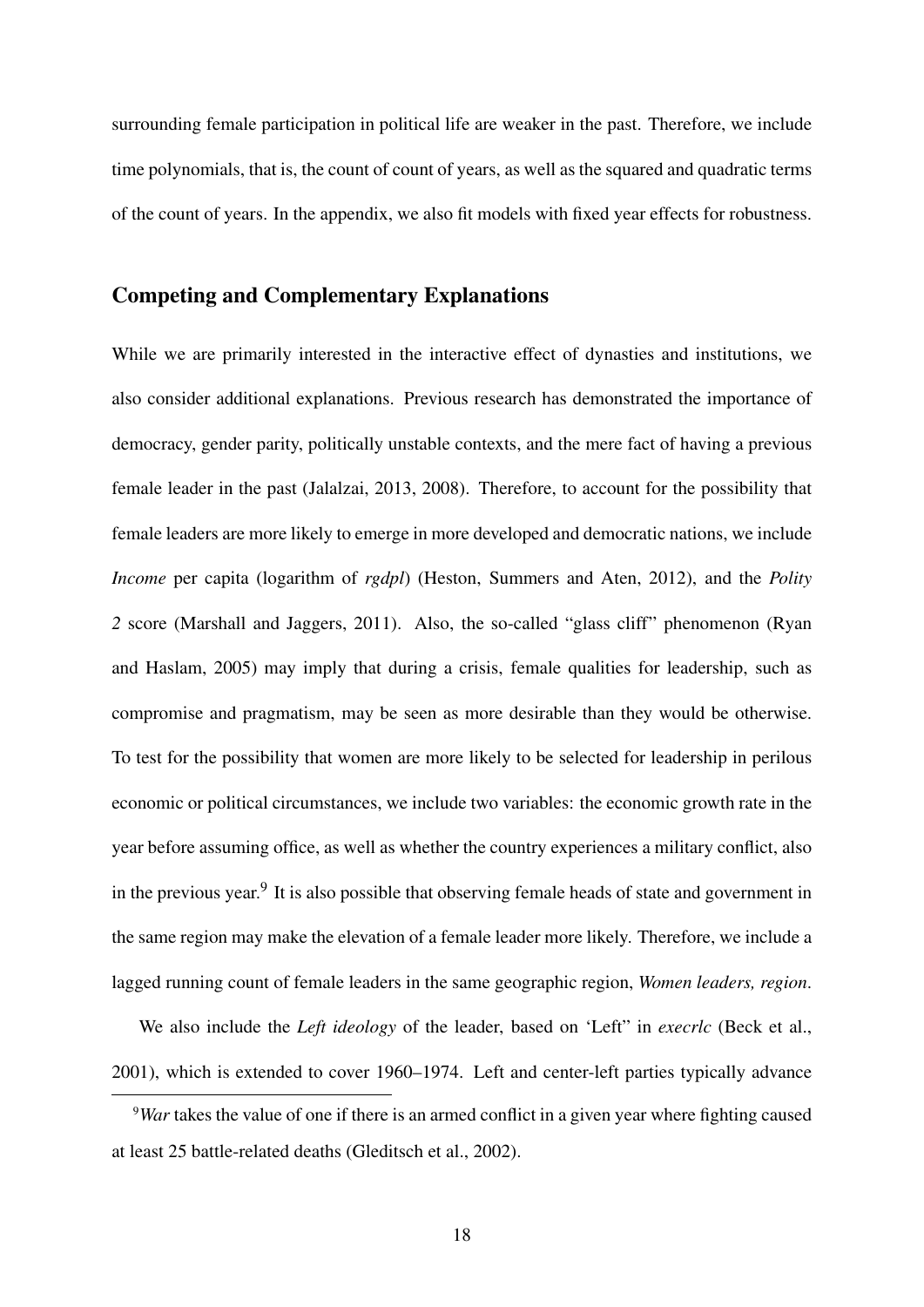female equality as one of their programmatic goals and are more likely to have internal female quotas [\(Krook,](#page-31-8) [2010;](#page-31-8) [Thames and Williams,](#page-33-1) [2016\)](#page-33-1).<sup>10</sup> A female leader may be an unusual proposition to the political class or the public at large, particularly when prevailing cultural norms are not accustomed to female country leaders.

Additionally, [Jalalzai](#page-31-0) [\(2013\)](#page-31-0) finds that women are more likely to gain executive office in parliamentary systems, perhaps due to the fact that women often subscribe to a style of leadership based on consensus-building. Therefore, we add a measure of *Presidentialism* that measures whether the effective political leader is the president (including presidents in semipresidential systems). We further test whether family ties are particular important when female candidates are subjected to nationwide polls. Arguably, it is not presidential or parliamentary system as such that influences the likelihood of female leadership but the type of selection process that cuts across these regime types. Therefore, we distinguish between elected and selected leaders and posit an additional hypothesis that family ties are especially crucial for women who are elected.

Strictly speaking, all female leaders are elected at some stage, whether as presidents when they become effective political leaders upon that election, or as vice presidents or the members of parliament. To categorize elected and selected leaders, we therefore distinguish between those who are elected as national leaders, $11$  and those who are subsequently selected as such, following election to other positions. $^{12}$ 

<span id="page-19-0"></span><sup>10</sup>In the appendix, we run a specific test that looks at the effects of quotas on the probability of female leadership, although the data are far more limited.

<span id="page-19-1"></span><sup>11</sup>Out of 51 female leaders, 27 are categorized as "elected". We include directly elected presidents as well as those female leaders who win electoral mandate as party leaders in parliamentary elections, such as Angela Merkel (2005–) of Germany or Margaret Thatcher (1979–1990).

<span id="page-19-2"></span><sup>12</sup>Those who became leaders from within legislatures midterm, i.e., selected by their parties without gaining electoral mandate as leaders, are categorized as "selected." These include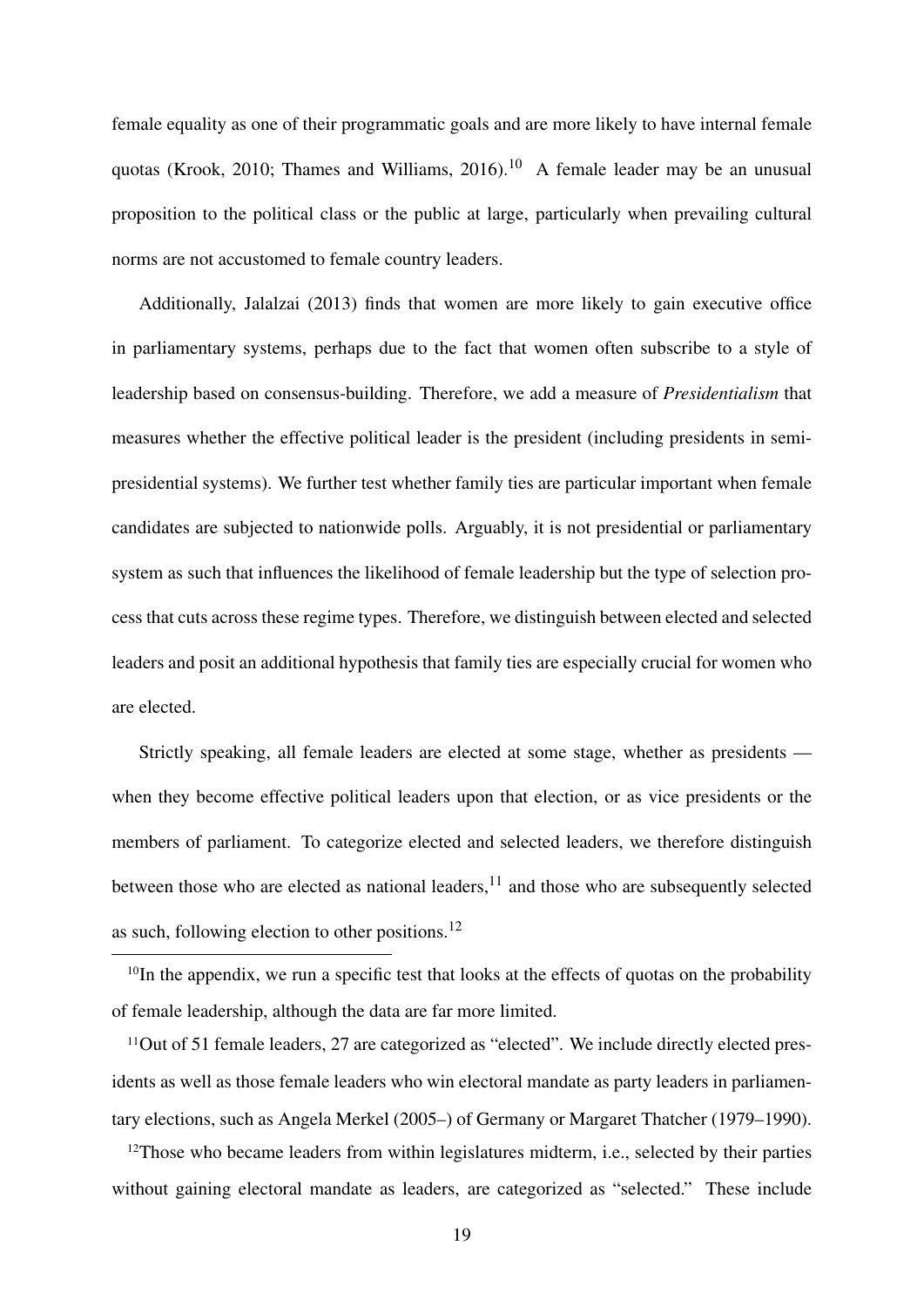Over time, with the female suffrage in place, women will become more organized into, with their participation being somewhat more normalized in, political life. To that end, in the years following the adoption of female suffrage, we would expect to see not only the emergence of female effective political leaders at some stage but also that women will be more prevalent in politics generally, for example in the legislature. Likewise, there will be the development of formal political institutions that work to attract women in politics, including gender quotas. Unfortunately, variables related to gender quotas or women legislatures fail to to cover all countries for significant periods of time, while our data cover all female leaders around the globe. The inclusion of such explanatory variables would limit the breadth of our analyses considerably. Nonetheless, in appendix, as additional tests of factors behind women in politics, we include supplementary specifications with these variables included.

#### Results and Discussion

As explained above, we primarily rely on firth logit regression specifications to predict female leadership as a rare event. Conditional logit specification models (fixed effects) with robust standard errors clustered by country are also fitted to account for time-invariant country specific fixed-effects. Table [1](#page-36-0) displays the results. Generally, female leaders are more likely to appear when they hail from political families and when female suffrage is in place for a considerable period of time, as indicated by statistically significant coefficients on these variable. Women are leaders such as Kim Campbell (1993) of Canada, who was selected as party leader and prime minister after Prime Minister Mulroney retired in 1993. In addition, those who assume office in a process of constitutional succession, such as Isabel Peron (1974–76) (even if some of them may be directly elected later, such as Gloria Arroyo (2001–10) of the Philippines who as Vice President was sworn in to the vacant presidency in 2001 and was then elected in 2004), are also included into the category of "selected."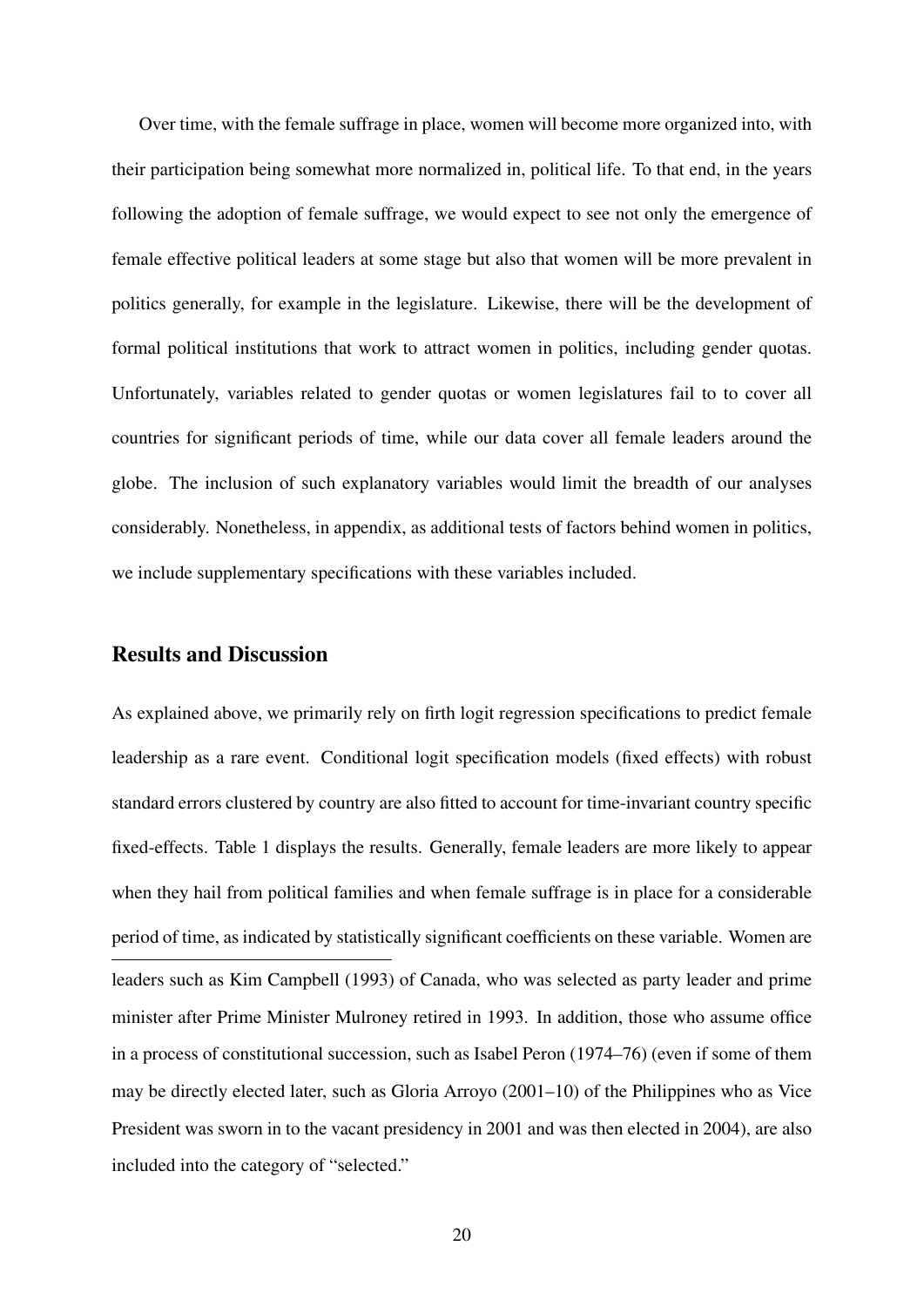also more likely to rule during a recession — that is, when a crisis preceded their inauguration into office, which gives some support to the "Glass cliff" argument. Women are also more likely to come from left-wing parties than those on the right.

We show the results of the interactive model in column 2, Table [1.](#page-36-0) While *Political family* and *Female suffrage, years* have positive coefficients and are statistically significant, the interactive term has a negative coefficient and is also statistically significant. Because the model is nonlinear, it is difficult to interpret the effects of the interaction term. Figure [2](#page-38-0) therefore, plots the change in the probability of observing a female leader when the value of political ties moves from zero to one over the range of years since female suffrage was introduced. The effect is clearly interactive: when a leader has family ties, the likelihood of such a leader being a woman decreases from 43 percent to just under one percent over the range of suffrage years, i.e., from zero to the level of New Zealand, where women are very active in politics. This indicates that family ties are particularly important when the norm of having women in politics is not established yet. In contrast, for leaders without family ties, the probability goes from zero to 10 percent over the same range, suggesting that family ties do not matter in settings where female participation is routine. That is, at high values of the suffrage years variable (specifically, when many years have passed since the introduction of female suffrage), the effect of family ties is the opposite from the effect of family ties at low values of the suffrage years variable.

#### [Table [1](#page-36-0) ABOUT HERE] [Figure [2](#page-38-0) ABOUT HERE] [Table [2](#page-37-0) ABOUT HERE]

Because we do not compare winning and losing candidates, we cannot infer from our findings that joining a prominent political dynasty or aligning with a center-left party will result in the success of ambitious female politicians. Instead, we focus on the key factors that explain the likelihood of having female leaders across the world, accounting for the rarity of such an outcome. Holding other predictors at their mean levels (Model 1 in Table [1\)](#page-36-0), we estimate that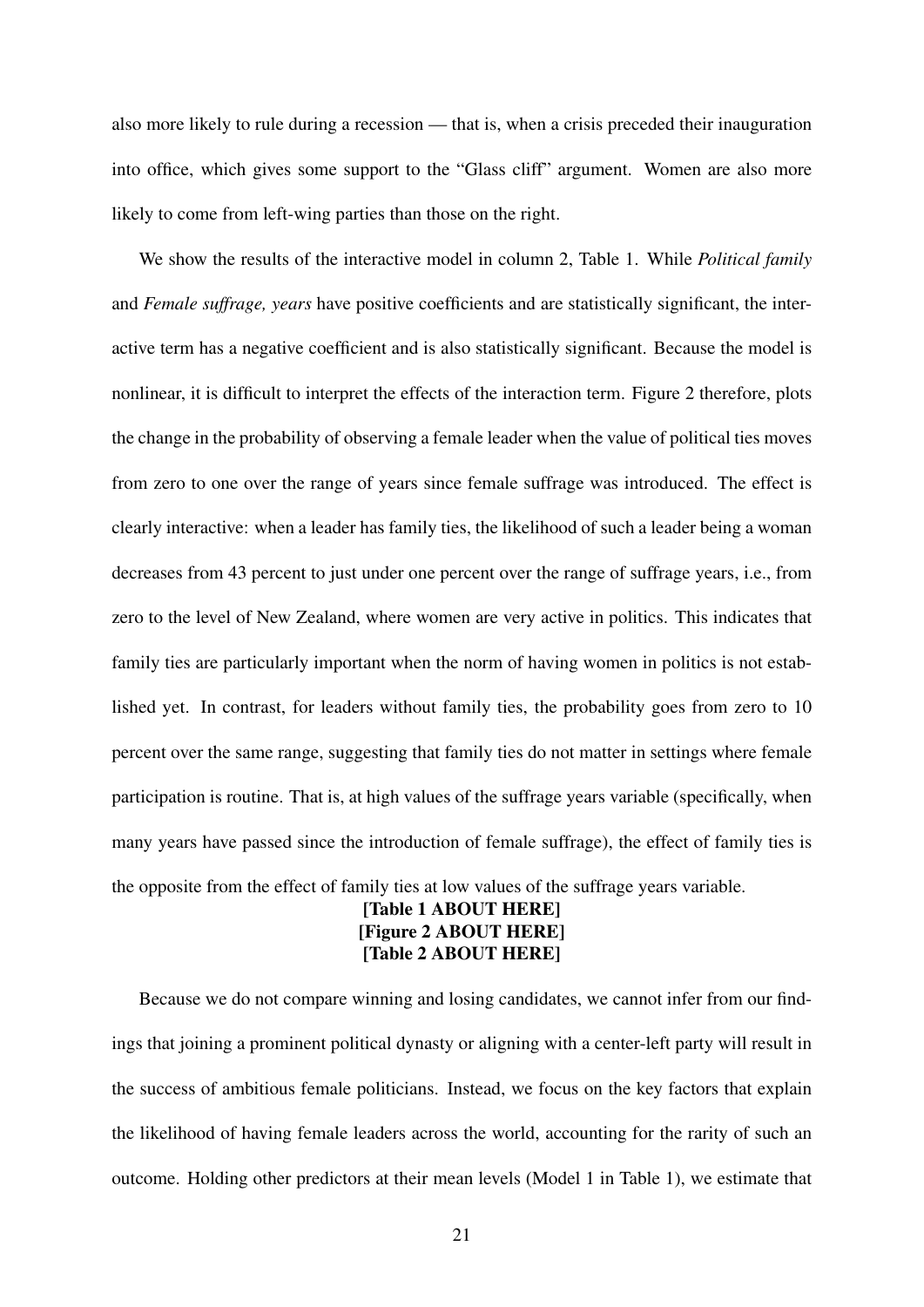without a family name, countries see a two percent probability of having a female leader, as opposed to ten percent when such a leader has family ties. When the economy is in dire straits, i.e., at  $-2$  standard deviations below the average value of economic growth, the likelihood of a female leader is 5 percent, as opposed to only 1 percent when the economy is booming. A woman from the center-left party also has a 5 percent probability of becoming a leader. While the effects are statistically significant, substantively the probability figures are very small. This, however, is not surprising since there are only 5 percent of female leaders from 1960–2010.

#### Additional Tests

In the earlier part of the paper, when we compared the various background and career traits of male and female leaders, we found that alongside *Political family*, women leaders were less likely to hold finance portfolios in the past and are more likely to hold social ministerial portfolios. There was also a large percentage of women leaders elevated from previous vice-presidential posts, but the differences were not statistically significant. Here, we can additionally test if these differences are significant in inferential modelling. Indeed, while many female leaders including Michelle Bachelet (2006–10) of Chile or Helen Clark (1999–2008) of New Zealand may have held social portfolios in their careers, such as those of healthcare or education, numerically, a larger number of male leaders had similar ministerial posts in the past, such as Gosta Ingvar Carlsson of Sweden (1986–91, 1994–96) or Goh Chok Tong of Singapore (1990–2004) who previously were minister for education and housing, and healthcare minister, respectively.

Table [1,](#page-36-0) Model 3 provides a more nuanced view about differences in political experience and prior careers among female and male leaders in terms of their paths to leadership. This model includes three additional background indicators. The first is a variable that categorizes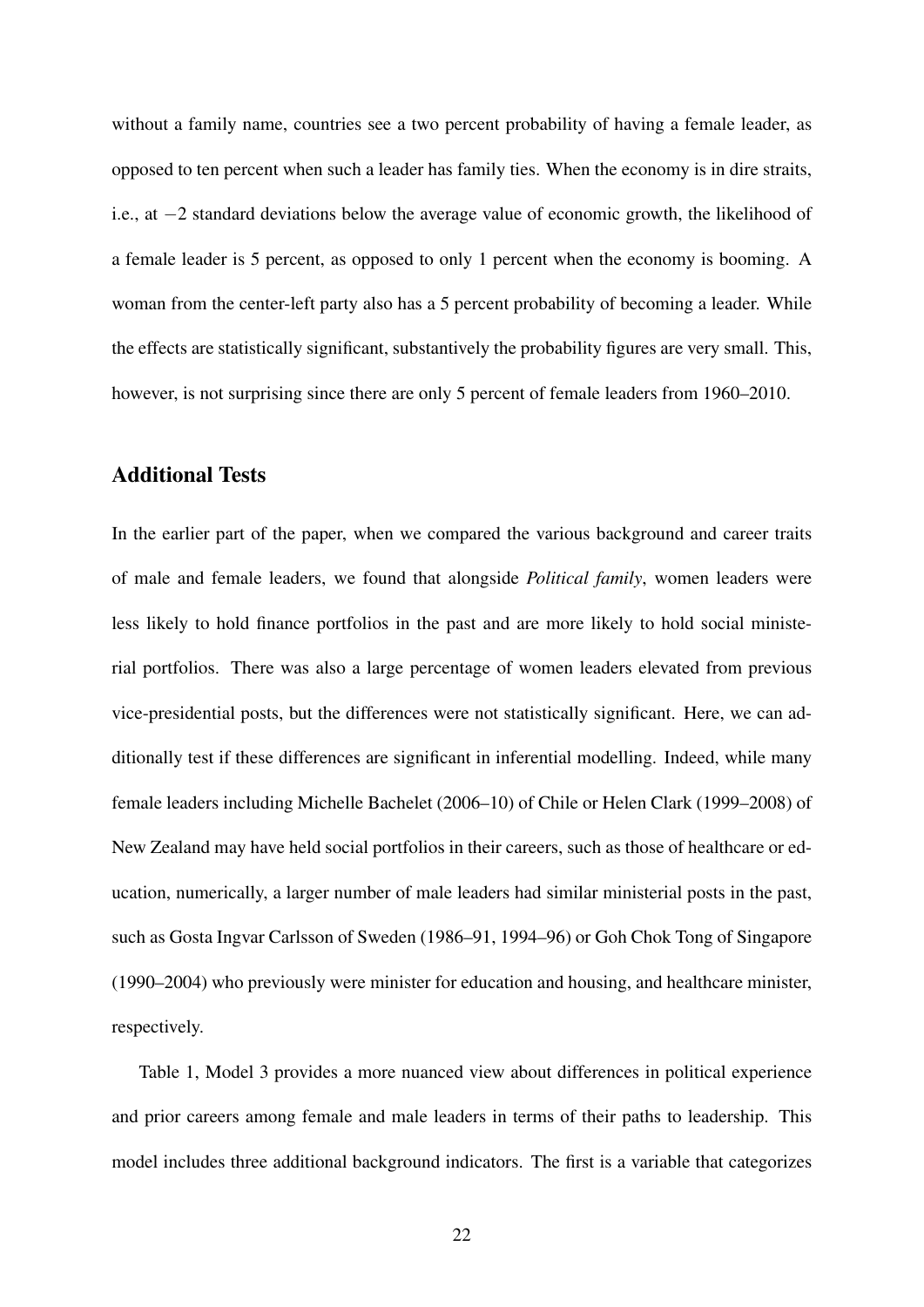whether a political leader occupied a post related to *social and human services*, such as the ministry of health, education, employment, labor, environment, integration or social affairs. Also, to account for the gravitas of their prior careers, we account for whether leaders occupied the second–most important post previously, i.e., that of vice president or prime minister in a presidential regime (*No. 2*). In parliamentary regimes, the second–most coveted post is that of finance or foreign minister, however. Therefore, we also account for whether leaders previously served as *finance or foreign ministers* — posts widely regarded as top ranked in the majority of democratic, or even non-democratic regimes.

Results indicate that women and men are no different in terms of whether they occupied the number-two post in the past, or held the portfolios of finance and foreign affairs. However, there is strong support for the argument that women are indeed more likely to have "feminine" ministerial portfolios during their prior careers. Overall, the addition of three extra background variables does not alter the general results. The coefficients on the interactive term and *Growth, year before* remain significant.

Because the likelihood of having female leaders may be determined by cultural norms prevalent in countries, Models 4–5 in Table [1](#page-36-0) include the same variables as in 2–3 but are fitted with fixed effects for country.<sup>13</sup> The results, however, remain similar to those reported earlier: the coefficients on *Political family* and the interactive terms retain their statistical significance.

Table [2,](#page-37-0) Columns 1–2 includes two model specifications fitted on two separate sub-samples depending on how leaders acquire office. As we discussed above, internal party selection may be easier for women to navigate unaided, in contrast to running as future potential leaders in a general election, where family ties can help overcome voter biases however. Results displayed

<span id="page-23-0"></span><sup>13</sup>The appendix includes more specific tests of the cultural norms that might help women enter high office.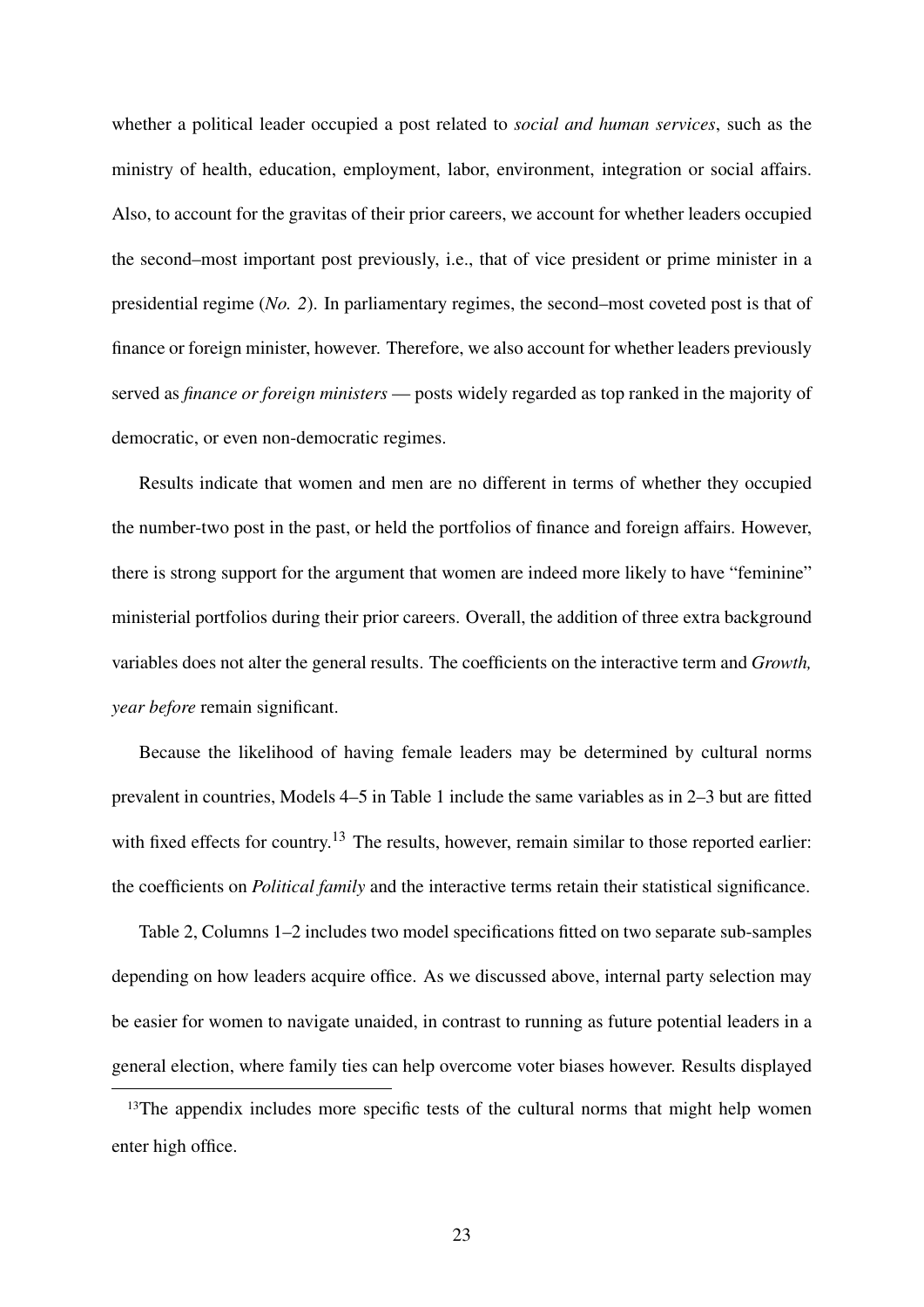in columns 1–2 in Table [2](#page-37-0) indicate that the interactive argument about institutions and political ties holds for elected leaders, but it is much weaker for selected leaders, as the coefficient is only borderline significant in the specification estimated on the "selected" sample. Indeed, family ties may not be crucial if women leaders are selected from within parties or legislatures. It also applies to "selected" interim leaders. For instance, after President Omar Bongo of Gabon died in June 2009, Rose Francine Rogombé, the country's first female senator, served as the interim head of state for four months before the son of the deceased president was sworn in, in October 2009. Arguably, a female president with no political designs of her own represented a safe choice during the uncertainty of succession; she required neither additional networks nor the public acceptance of a woman president.

#### Possible Confounding Factors

Is it possible that the effects of the female suffrage years are contaminated by other factors? In this section we consider possible confounding factors. The appendix also contains further tests, including alternative specifications to account for the time trend, more detailed tests of whether cultural norms ease the entry of women in political leadership, alternate ways of measuring the variable for female suffrage, and the effects of having female legislators, among others.

First, the extension and duration of the female franchise might be related to a country's democratic record.<sup>[14](#page-24-0)</sup> It is therefore possible that the years of female suffrage merely proxies for the years of democracy, as opposed to capturing the norm of female political participation.

Democracies vary widely in their timing of extending the right to vote to women. In terms of the competitiveness of electoral process, Switzerland had been a democracy for over a century until female suffrage was adopted, in 1971. Many Western nations also introduced female

<span id="page-24-0"></span><sup>&</sup>lt;sup>14</sup>In all specifications, we already include *Polity* 2 to control for the strength of democracy.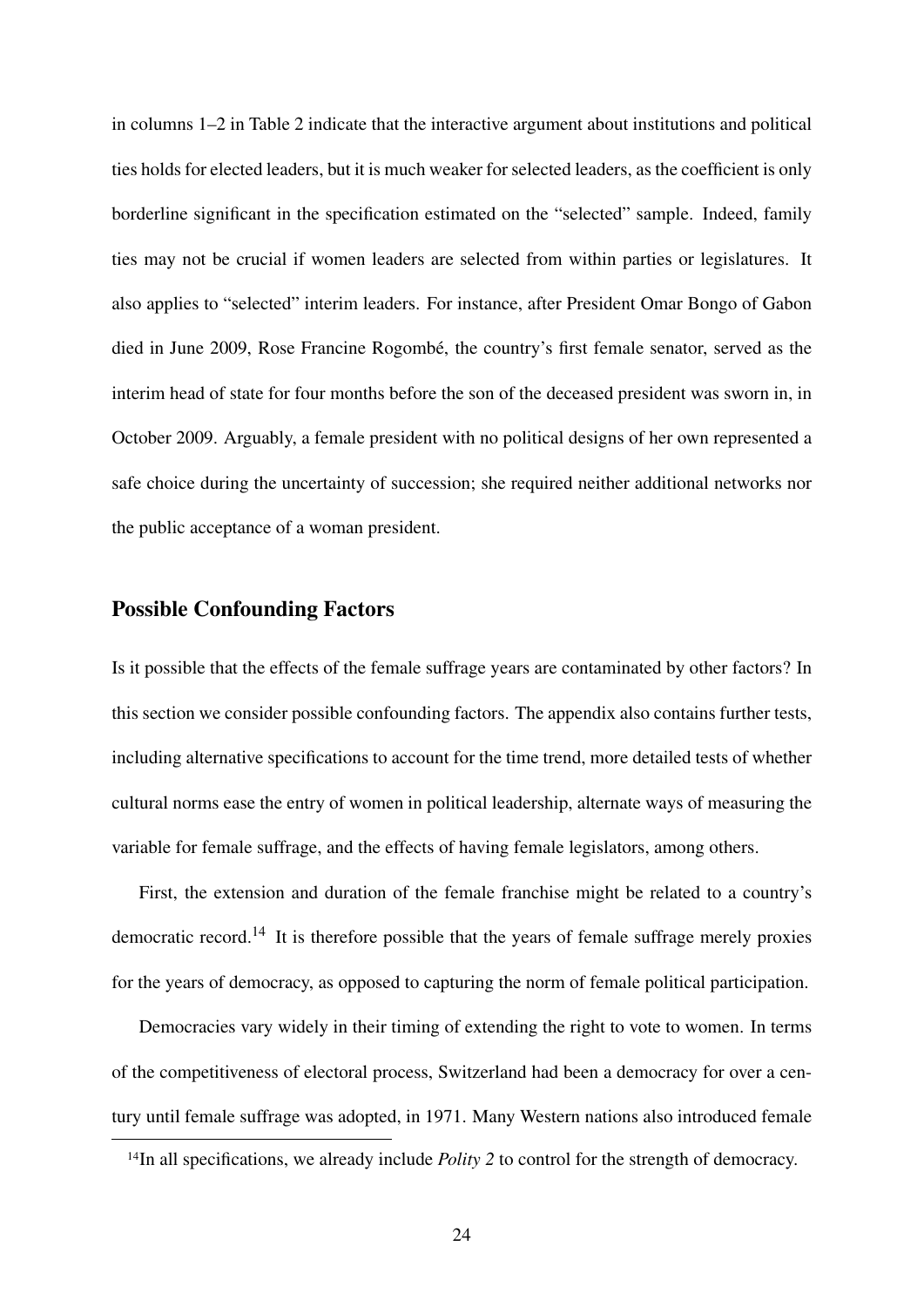suffrage after, not simultaneously with, the adoption of democracy. Furthermore, the majority of postcommunist nations had female suffrage for close to a century but only adopted democracy recently; likewise, many nations that became independent after World War II and where dictatorships quickly took hold, introduced universal suffrage, including female suffrage, right away [\(Przeworski,](#page-33-11) [2009\)](#page-33-11). In other words, while female suffrage is somewhat correlated with democracy years (.11) in the estimation sample, democracy is neither necessary nor sufficient condition for female enfranchisement.

Still, to gauge the possible effect of the length of uninterrupted democracy, we conduct additional tests. First, Table [2,](#page-37-0) Column 3 includes the length of uninterrupted democracy as an additional variable, transformed via an inverse hyperbolic sine transformation in the same manner as *Female suffrage, years*. As can be seen, the main explanatory variables retain their statistical significance, while the length of democracy does not prove to be an important predictor. In turn, Model 4 is specified as the full interactive model and includes the following terms: the old interactive term between family ties and suffrage years; the length of uninterrupted democracy, additionally interacted with *Political family*; and all constituent terms, interacted with one another [\(Braumoeller,](#page-29-11) [2004\)](#page-29-11). The results hardly change, providing evidence for the importance of female suffrage years. Second, in the appendix, we conduct additional tests, including mediation analysis, and find no support for the possible hypothesis that the effects of years of democracy are mediated through the years of female suffrage.

We can further test whether the years of female suffrage reflect the effects of other possible omitted variables, such as that of years of male suffrage, or if they capture a mere passage of time. In the first case, the danger is that we are not measuring the normalization of female political participation, but the institutionalisation of electoral participation that often begins with male suffrage. In the second, years since the adoption of female suffrage may merely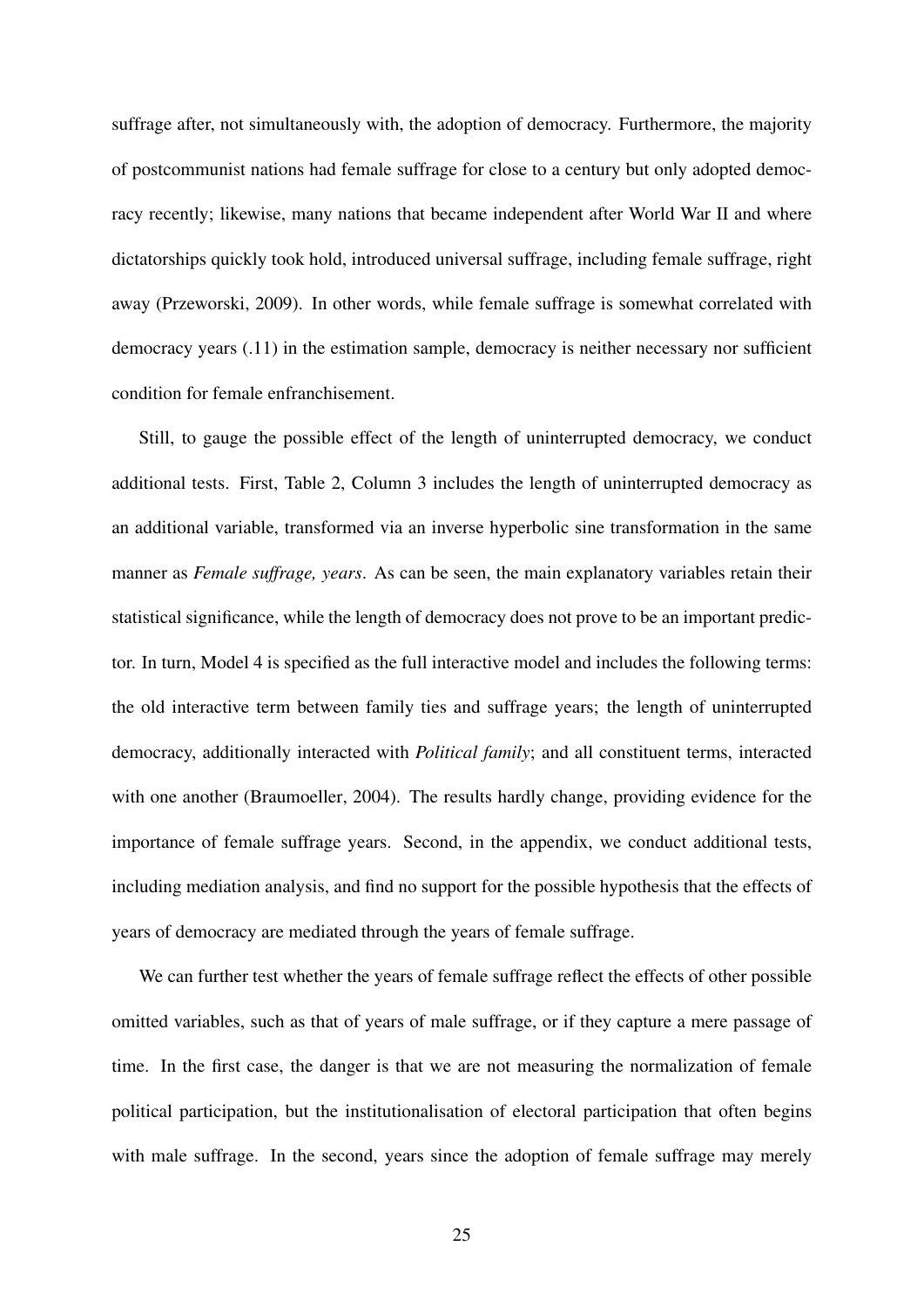reflect the length of time that has passed from early on. For male suffrage, drawing from [Przeworski](#page-33-12) [\(2015\)](#page-33-12), we measure the length of time from the year when the *suffrage* indicator takes the value of 7, or full suffrage to all. To account for the passage of time, we include the count of years from the year of earliest entry into office in the sample. Since the count of years was already included among polynomial terms, to avoid collinearity and to still be able to account for the time trend, we include year dummy indicators (Model 6). Two new indicators are also transformed via an inverse hyperbolic sine transformation.

Results displayed in Columns 5–6, Table [2,](#page-37-0) reveal that the coefficients on the interactive terms with new constituent terms are not statistically significant. This offers additional evidence that the effects of female suffrage years are distinct not only from years of democracy but equally from years of male suffrage and the mere passage of time.

In summary, family connections are particularly important for women politicians, but their value diminish when societies accept female political participation as normal. Family ties can provide financing, connections, and name recognition to a candidate, which women need more than men do. While we attempted to account for possible alternative and complementary explanations, as well as for confounding factors, alternative predictors and model specifications cannot be excluded. The supplementary appendix therefore includes specifications with additional explanatory variables, robustness check, alternative models to account for rarity of outcomes on the dependent variable and to account to time trend differently, the Random Forest classification, and mediation analyses. Undoubtedly, cultural norms about the role of women in public life matter for the likelihood of the emergence of female leaders. While fixed-effects estimations account for possible unobservable country-specific parameters, in the appendix we also report additional analyses based on public opinion indicators on the acceptability of female participation.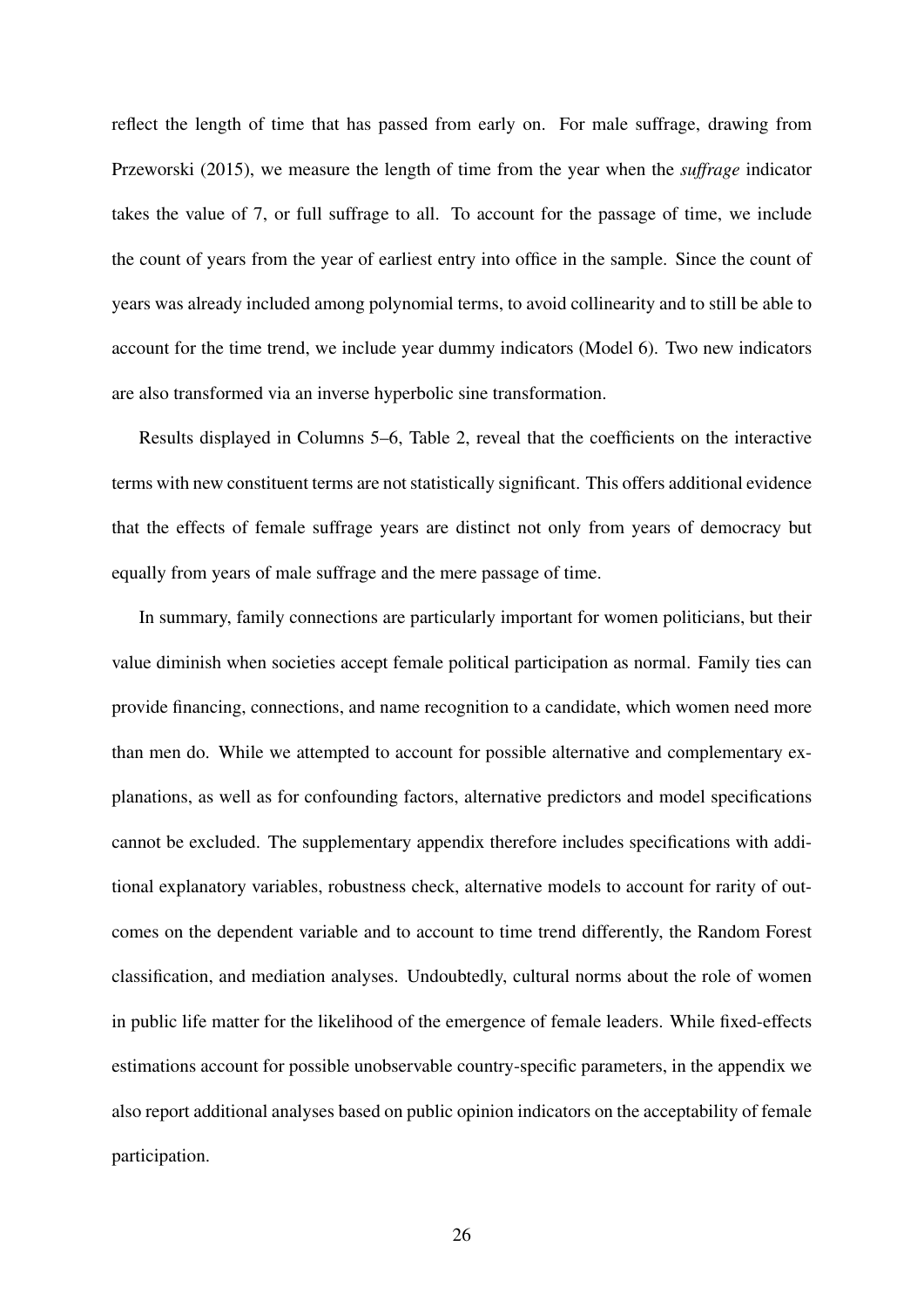#### **Conclusion**

Using a novel and comprehensive dataset, across a variety of analyses, we show that the backgrounds of effective political leaders do not differ much between men and women, except in one primary respect: their family connections in politics. This background characteristic has a strong influence on the likelihood that women — not men — will hold the highest office in their country. Other background characteristics, such as the level of education and amount of experience, are largely equivalent between the sexes. This suggests that women do not stay out of high-level politics on account of a lack of qualifications. Rather, their networks and connections need to be firmly in place in order for women to climb to the highest ranks in politics. However, the necessity of being part of a political dynasty lessens once the country has experienced female suffrage for a length of time. This interactive effect between background characteristics and the domestic political climate is previously underexplored in the literature on female leadership.

Female leaders often need to compensate for gender biases and structural barriers (e.g., [Lawless and Fox,](#page-32-12) [2010\)](#page-32-12). One such compensatory tool is the availability of family ties that give women access to resources and networks. However, as we find from a variety of analyses, with time, as society gradually accepts women's participation in politics as normal, female politicians no longer need such ties. In other words, many societies may be moving away from the stage where even if a wife is equally competent as her husband, "when his female partner steps up for her turn, she risks being dismissed as a 'wife of' rather than a qualified politician in her own right" [\(Murray,](#page-32-1) [2010](#page-32-1)*a*, 15).

Our findings point the way forward to future research. Further studies could explore the particular types of domestic political institutions that can help voters become more amenable to female candidates. Significant work has already been done on some of these institutions,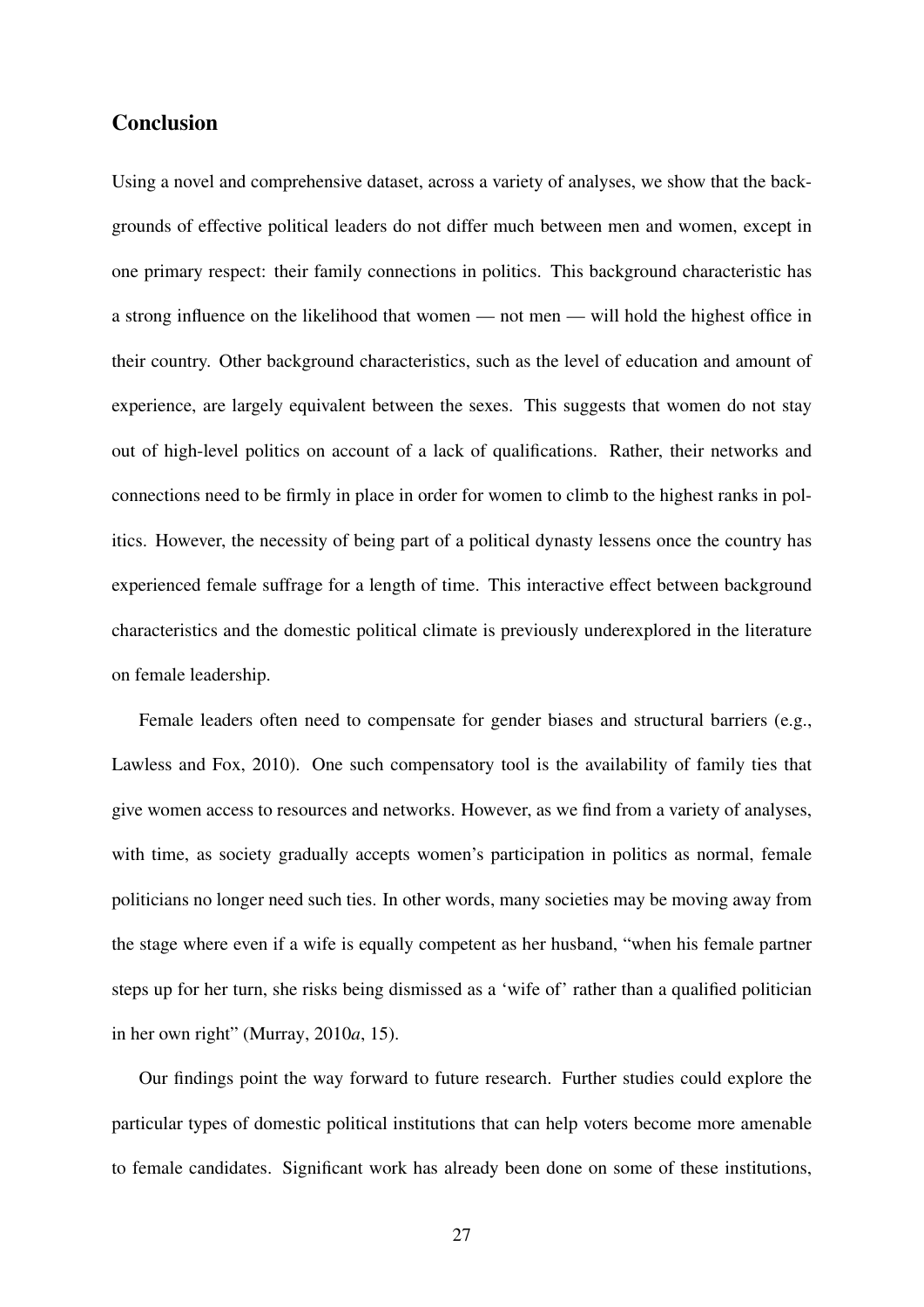including the study of quotas. But quotas are a relatively recent innovation in political life. Historical research could uncover the microfoundations of how political ties could be supplanted by particular domestic conventions.

We hope our findings can to some extent de-stigmatize the family connections that women in politics might need. We have shown that females are no less qualified or experienced than their counterparts in high office. Entrenched modes of thinking in the early days of female political participation, however, may mean that women need an extra boost in terms of networks and support. Happily, the need for such assistance seems to decrease the longer that female politicians are prominent in the political life of their nations.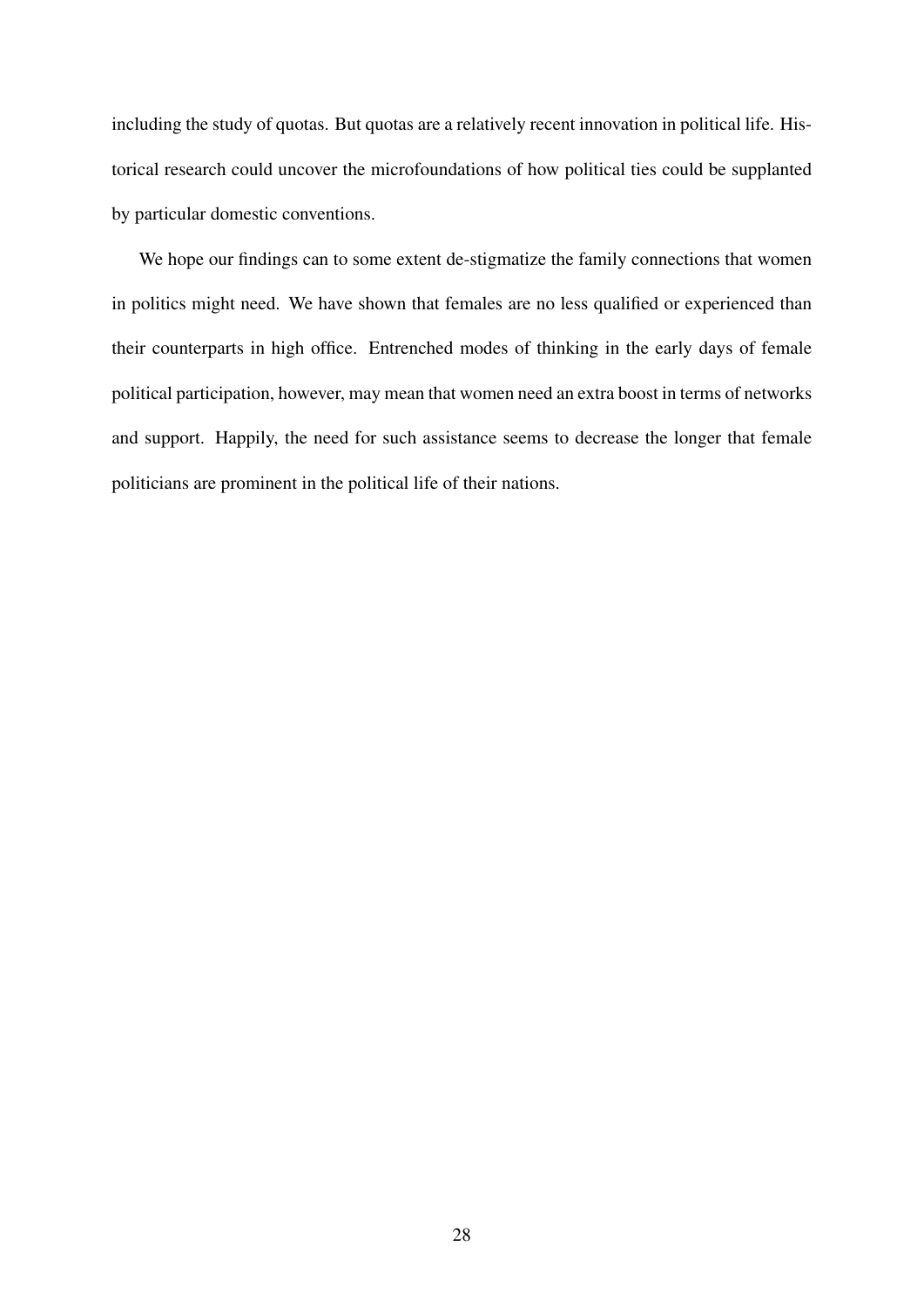## References

- <span id="page-29-8"></span>Alexiadou, Despina. 2015. "Ideologues, Partisans and Loyalists: Cabinet Ministers and Social Welfare Reform in Parliamentary Democracies." *Comparative Political Studies* 48(8):1051– 86.
- <span id="page-29-4"></span>Barnes, Tiffany D. and Diana Z. O'Brien. 2016. "Defending the Realm: The Appointment of Female Defense Ministers Worldwide." *American Journal of Political Science* forthcoming.
- <span id="page-29-3"></span>Barnes, Tiffany D. and Emily Beaulieu. 2014. "Gender Stereotypes and Corruption: How Candidates Affect Perceptions of Election Fraud." *Politics and Gender* 10(3):365–391.
- <span id="page-29-6"></span>Baturo, Alexander. 2017. "Democracy, Development, and Career Trajectories of Former Political Leaders." *Comparative Political Studies* 50(8):1023—1054.
- <span id="page-29-0"></span>Bauer, Gretchen. 2011. Sub-Saharan Africa. In *Women in Executive Power*, ed. Gretchen Gretchen Bauer and Manon Tremblay. London, UK: Taylor and Francis pp. 85–104.
- <span id="page-29-1"></span>Beaman, Lori, Esther Duflo, Rohini Pande and Petia Topalova. 2012. "Female Leadership Raises Aspirations and Educational Attainment for Girls: A Policy Experiment in India." *Science* 335(6068):582–586.
- <span id="page-29-10"></span>Beck, Thorsten, George Clarke, Alberto Groff, Philip Keefer and Patrick Walsh. 2001. "New Tools in Comparative Political Economy: The Database of Political Institutions." *World Bank Economic Review* 15:165–176.
- <span id="page-29-7"></span>Besley, Timothy and Martha Reynal-Querol. 2011. "Do Democracies Select More Educated Leaders?" *American Political Science Review* 105(3):552–66.
- <span id="page-29-2"></span>Bledsoe, Timothy and Mary Herring. 1990. "Victims of Circumstances: Women in Pursuit of Political Office." *American Political Science Review* 84(1):213–223.
- <span id="page-29-11"></span>Braumoeller, Bear. 2004. "Hypothesis Testing and Multiplicative Interaction Terms." *International Organization* 58:807—820.
- <span id="page-29-9"></span>Burbidge, John, Lonnie Magee and Leslie Robb. 1988. "Alternative Transformations to Handle Extreme Values of the Dependent Variable." *Journal of the American Statistical Association* 83(401):123–127.
- <span id="page-29-5"></span>Bush, Sarah. 2011. "International Politics and the Spread of Quotas for Women in Legislatures." *International Organization* 65(1):103–137.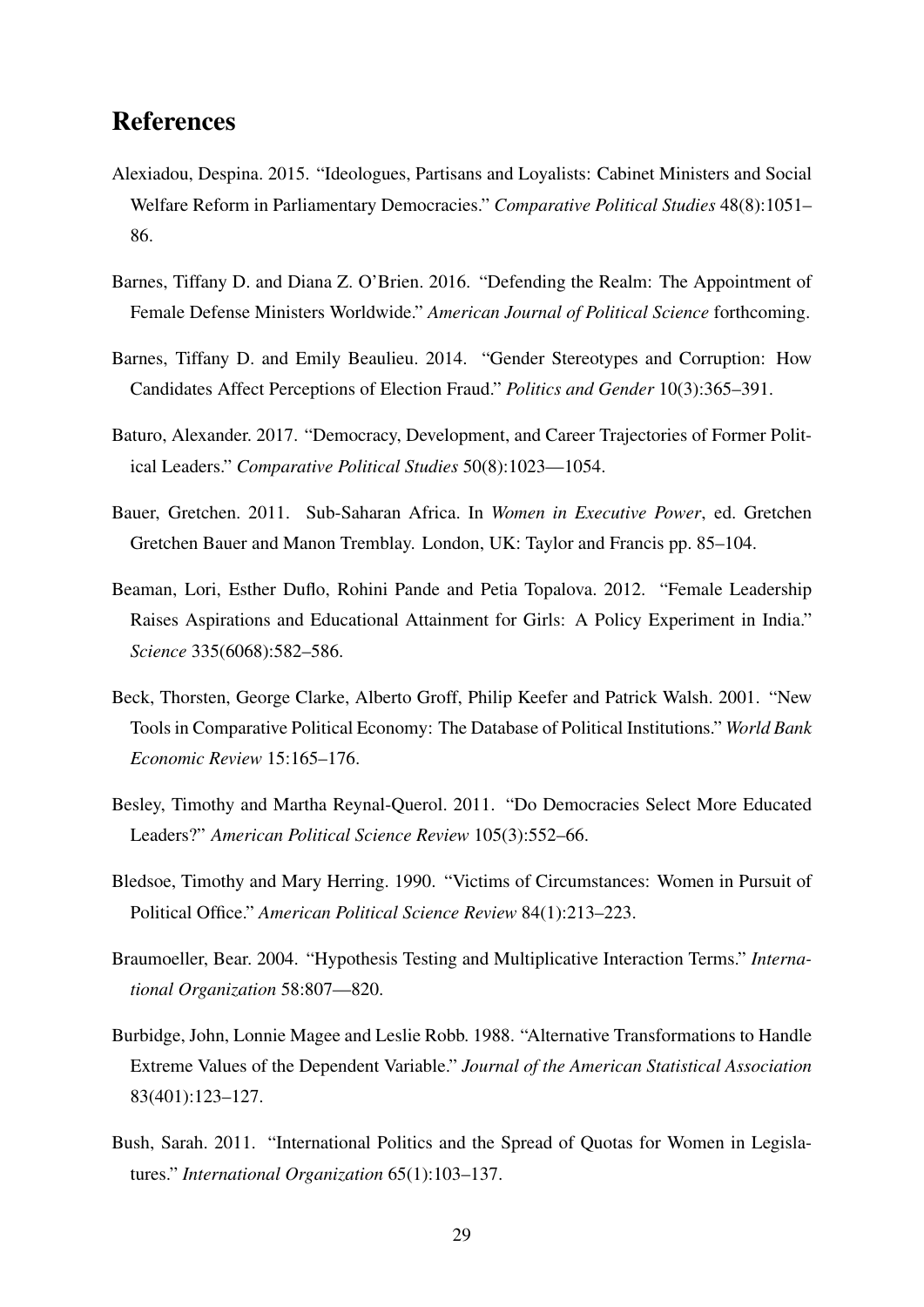- <span id="page-30-10"></span>Caul, Miki. 1999. "Women's Representation in Parliament The Role of Political Parties." *Party Politics* 5(1):79–98.
- <span id="page-30-8"></span>Clift, Eleanor and Tom Brazaitis. 2000. *Madam President: Shattering the Last Glass Ceiling*. New York: Scribner Book Company.
- <span id="page-30-6"></span>Collins, Mona Morgan and Dawn Langan Teele. 2016. "After the Vote: Programmatic Preferences and Women's Loyalty." Paper presented at the 2016 American Political Science Association.
- <span id="page-30-5"></span>Conway, Margaret. 2001. "Women and Political Participation." *PS: Political Science and Politics* 34(2):231–233.
- <span id="page-30-4"></span>Córdova, Abby and Gabriela Rangel. 2017. "Addressing the Gender Gap." Comparative Polit*ical Studies* 50(2):264–290.
- <span id="page-30-2"></span>Escobar-Lemmon, Maria and Michelle Taylor-Robinson. 2016. *Women in Presidential Cabinets: Power Players Or Abundant Tokens?* Oxford: Oxford University Press.
- <span id="page-30-1"></span>Fawcett, Rebecca and Judith K. Pringle. 2000. "Women CEOs in New Zealand: where are you?" *Women in Management Review* 15(5/6):253–260.
- <span id="page-30-11"></span>Firth, David. 1993. "Bias Reduction of Maximum Likelihood Estimates." *Biometrika* 80:27– 38.
- <span id="page-30-7"></span>Fitzpatrick, Ellen. 2016. "The Unfavored Daughter: When Margaret Chase Smith Ran in the New Hamphire Primary." New Yorker, [http://www.newyorker.com/books/page-turner/](http://www.newyorker.com/books/page-turner/the-unfavored-daughter-when-margaret-chase-smith-ran-in-the-new-hampshire-primary) [the-unfavored-daughter-when-margaret-chase-smith-ran-in-the-new-hampshire-primary](http://www.newyorker.com/books/page-turner/the-unfavored-daughter-when-margaret-chase-smith-ran-in-the-new-hampshire-primary), accessed 15 August 2016.
- <span id="page-30-3"></span>Folke, Olle and Johanna Rickne. 2016. "The Glass Ceiling in Politics." *Comparative Political Studies* 49(5):567–599.
- <span id="page-30-0"></span>Folke, Olle, Johanna Rickne and Daniel Smith. 2017. "Gender and Dynastic Political Recruitment: Theory and Evidence." Available at SSRN: <https://ssrn.com/abstract=2985230>.
- <span id="page-30-9"></span>Fox, Richard L. and Jennifer L. Lawless. 2010. "If Only They'd Ask: Gender, Recruitment, and Political Ambition." *Journal of Politics* 72(2):310–326.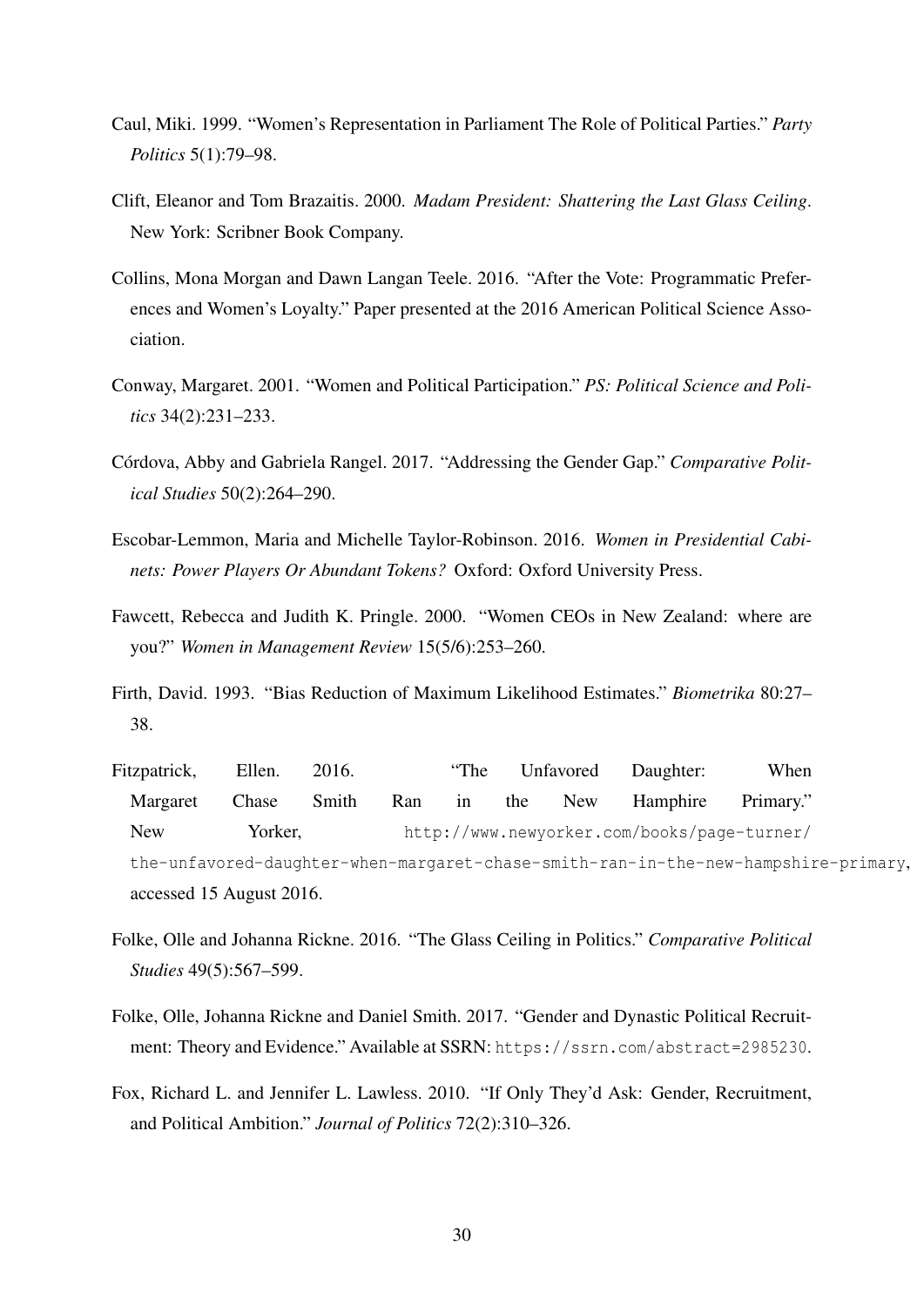- <span id="page-31-4"></span>Franceschet, Susan and Jennifer M. Piscopo. 2013. "Sustaining Gendered Practices? Power, Parties, and Elite Political Networks in Argentina." *Comparative Political Studies* 47(1):85– 110.
- <span id="page-31-2"></span>Genovese, Michael and Janie Steckenrider. 2013. *Women as National Leaders: Studies in Gender and Governing*. Oxford: Oxford University Press.
- <span id="page-31-5"></span>Gertzog, Irwin N. 2002. Women's Changing Pathways to the US House of Representatives: Widows, Elites, and Strategic Politicians. In *Women Transforming Congress*, ed. Cindy Simon Rosenthal. Stillwater: University of Oklahoma Press pp. 95–120.
- <span id="page-31-12"></span>Gleditsch, Nils Petter, Peter Wallensteen, Mikael Eriksson, Margareta Sollenberg and Havard Strand. 2002. "Armed Conflict 1946–2001: A New Dataset." *Journal of Peace Research* 25:393–413.
- <span id="page-31-11"></span>Heston, Alan, Robert Summers and Bettina Aten. 2012. "Penn World Table Version 7.1." Center for International Comparisons of Production, Income and Prices at the University of Pennsylvania.
- <span id="page-31-9"></span>Horowitz, Michael and Allan Stam. 2014. "How Prior Military Experience Influences The Future Militarized Behavior of Leaders." *International Organization* 68(3):527–59.
- <span id="page-31-7"></span>Hughes, Melanie M. 2011. "Intersectionality, Quotas, and Minority Women's Political Representation Worldwide." *American Political Science Review* 105(3):604—620.
- <span id="page-31-10"></span>Jalalzai, Farida. 2008. "Women Rule: Shattering the Executive Glass Ceiling." *Politics and Gender* 4(2):1–27.
- <span id="page-31-0"></span>Jalalzai, Farida. 2013. *Shattered, Cracked or Firmly Intact? Women and the Executive Glass Ceiling Worldwide*. Oxford: Oxford University Press.
- <span id="page-31-1"></span>Jalalzai, Farida. 2016. *Women Presidents of Latin America: Beyond Family Ties?* Routledge.
- <span id="page-31-6"></span>Kanthak, Kristin and George A. Krause. 2013. *The Diversity Paradox: Political Parties, Legislatures, and the Organizational Foundations of Representation in America*. Oxford UK: Oxford University Press.
- <span id="page-31-3"></span>Kanthak, Kristin and Jonathan Woon. 2015. "Women Don't Run? Election Aversion and Candidate Entry." *American Journal of Political Science* 59(3):595—612.
- <span id="page-31-8"></span>Krook, Mona Lena. 2010. *Quotas for Women in Politics: Gender and Candidate Selection Reform Worldwide*. Oxford: Oxford University Press.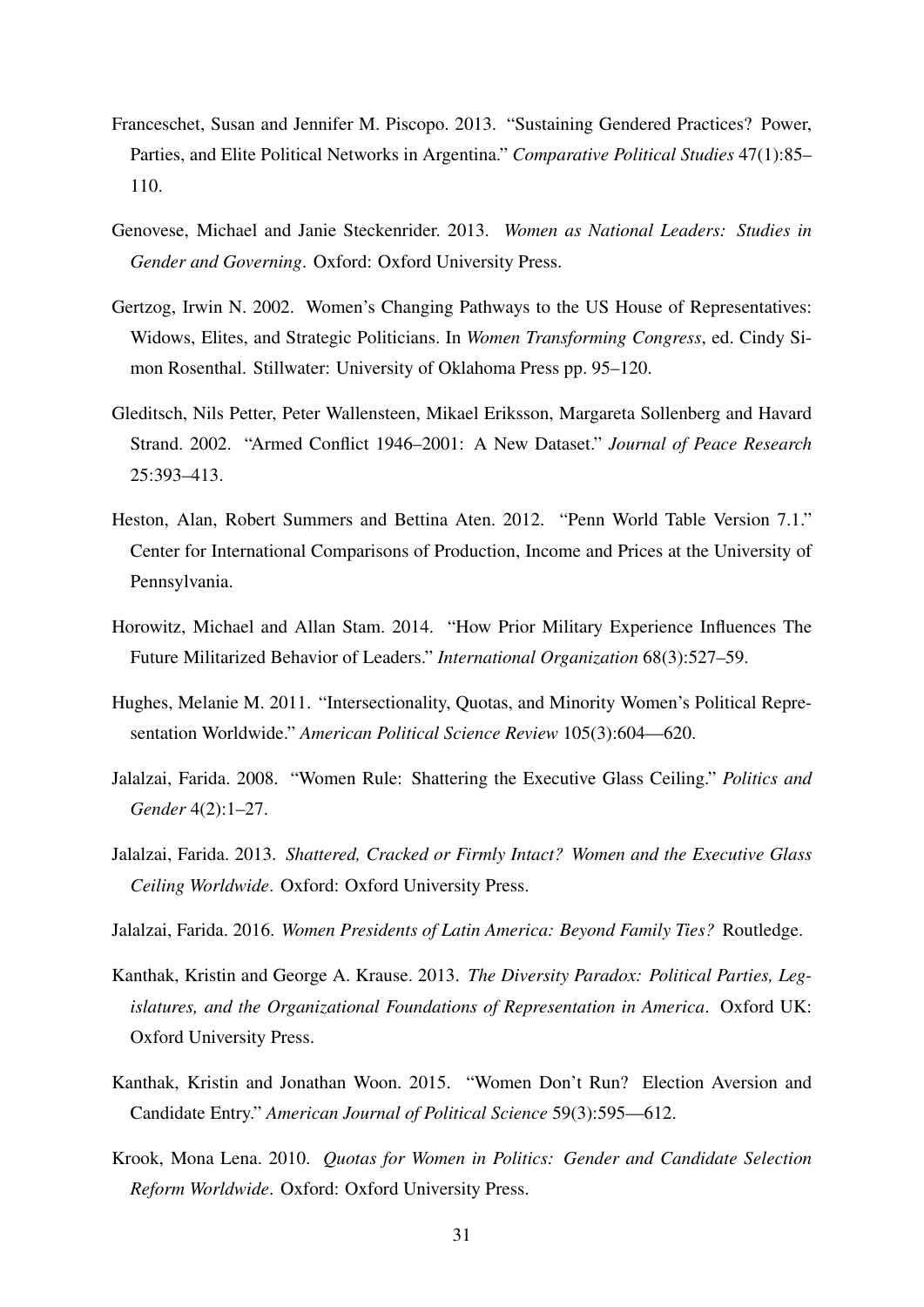- <span id="page-32-4"></span>Krupnikov, Yanna and Nichole M. Bauer. 2014. "The Relationship Between Campaign Negativity, Gender and Campaign Context." *Political Behavior* 36(1):167–188.
- <span id="page-32-12"></span>Lawless, Jennifer and Richard Fox. 2010. *It Still Takes a Candidate: Why Women Don't Run for Office*. Cambridge: Cambridge University Press.
- <span id="page-32-11"></span>Linz, Juan and Alfred Stepan. 1996. *Problems of Democratic Transition and Consolidation*. Baltimore: Johns Hopkins University Press.
- <span id="page-32-10"></span>Marshall, Monty and Keith Jaggers. 2011. *Political Regime Characteristics and Transitions, 1800–2010, Dataset Users' Manual, Polity IV Project*. University of Maryland, College Park, MD.
- <span id="page-32-6"></span>McClurg, Scott. 2003. "Social Networks and Political Participation: The Role of Social Interaction in Explaining Political Participation." *Political Research Quarterly* 56(4):449–464.
- <span id="page-32-1"></span>Murray, Rainbow. 2010*a*. *Cracking the Highest Glass Ceiling: A Global Comparison of Women's Campaigns for Executive Office*. Santa Barbara, CA: Praeger.
- <span id="page-32-7"></span>Murray, Rainbow. 2010*b*. Gender Stereotypes and Media Coverage of Women Candidates. In *Cracking the Highest Glass Ceiling: A Global Comparison of Women's Campaigns for Executive Office*, ed. Rainbow Murray. New York: ABC-CLIO.
- <span id="page-32-9"></span>O'Brien, Diana and Johanna Rickne. 2016. "Gender Quotas and Women's Political Leadership." *American Political Science Review* 110(1):112–126.
- <span id="page-32-2"></span>O'Brien, Diana Z. 2015. "Rising to the Top: Gender, Political Performance, and Party Leadership in Advanced Industrial Democracies." *American Journal of Political Science* 59(4):1022–1039.
- <span id="page-32-0"></span>Opfell, Olga. 1993. *Women Prime Ministers and Presidents*. Jefferson, NC: McFarland.
- <span id="page-32-5"></span>Phelps, Douglas H. 2004. "Leveling the Playing Field." *National Civil Review* 93(3):60–63.
- <span id="page-32-8"></span>Popper, Helen and Karina Grazina. 2011. "Special Report: Widowhood, Peron Nostalgia, Argentine Politics." *Reuters* [http://www.reuters.com/article/](http://www.reuters.com/article/us-argentina-president-idUSTRE7494AM20110510) [us-argentina-president-idUSTRE7494AM20110510](http://www.reuters.com/article/us-argentina-president-idUSTRE7494AM20110510).
- <span id="page-32-3"></span>Preece, Jessica and Olga Stoddard. 2015. "Why Women Don't Run: Experimental Evidence on Gender Differences in Political Competition Aversion." *Journal of Economic Behavior and Organization* 117:296 – 308.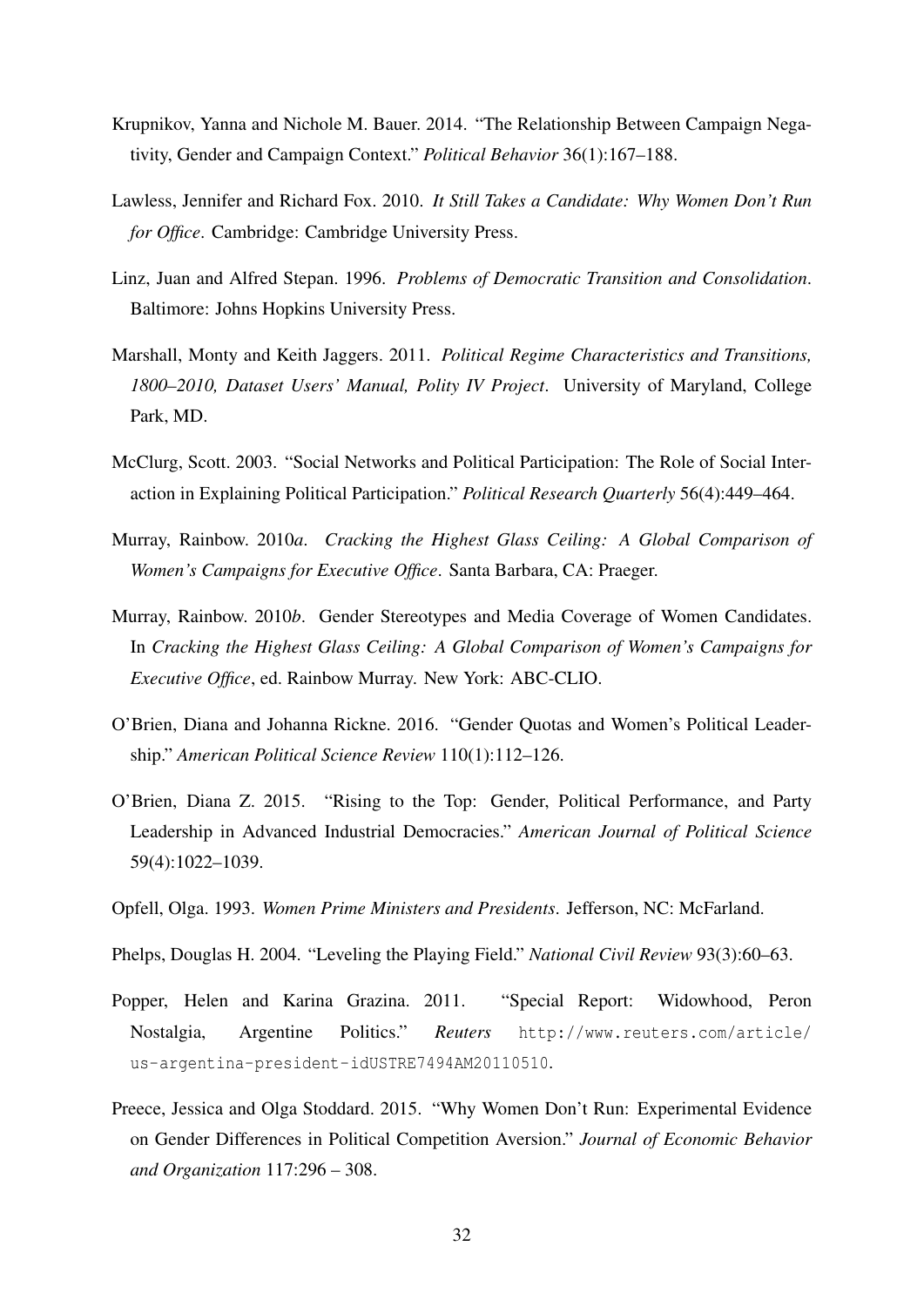- <span id="page-33-11"></span>Przeworski, Adam. 2009. "Conquered or Granted? A History of Suffrage Extensions." *British Journal of Political Science* 39(2):291–321.
- <span id="page-33-12"></span>Przeworski, Adam. 2015. "Acquiring the Habit of Changing Governments Through Elections." *Comparative Political Studies* 48(1):101–129.
- <span id="page-33-9"></span>Reyes-Housholder, Catherine. 2016. "Presidentas Rise: Consequences for Women in Cabinets?" *Latin American Politics and Society* 58(3):3–25.
- <span id="page-33-10"></span>Ryan, Michelle and Alexander Haslam. 2005. "The Glass Cliff: Evidence that Women are Over-Represented in Precarious Leadership Positions." *British Journal of Management* 16(2):81–90.
- <span id="page-33-4"></span>Schwindt-Bayer, Leslie. 2011. "Women Who Win: Social Backgrounds, Paths to Power, and Political Ambition in Latin American Legislatures." *Politics and Gender* 7(1):1–33.
- <span id="page-33-8"></span>Schwindt-Bayer, Leslie A., Michael Malecki and Brian F. Crisp. 2010. "Candidate Gender and Electoral Success in Single Transferable Vote Systems." *British Journal of Political Science* 40:693–709.
- <span id="page-33-5"></span>Smith, Daniel M. and Shane Martin. 2017. "Political Dynasties and the Selection of Cabinet Ministers." Legislative Studies Quarterly forthcoming.
- <span id="page-33-0"></span>Solowiej, Lisa and Thomas Brunell. 2003. "The Entrance of Women to the U.S. Congress: the Widow Effect?" *Political Research Quarterly* 56:283–292.
- <span id="page-33-2"></span>Sullivan, John, Pat Walsh, Michal Shamir, David Barnum and James Gibson. 1993. "Why Politicians are More Tolerant: Selective Recruitment and Socialization Among Political Elites in Britain, Israel, New Zealand and the United States." *British Journal of Political Science* 23:51–76.
- <span id="page-33-6"></span>Teele, Dawn. 2014. "Ordinary Democratization: The Electoral Strategy That Won British Women the Vote." *Politics and Society* 42:537–560.
- <span id="page-33-7"></span>Teele, Dawn. 2017. "How the West Was Won: Competition, Mobilization, and Women's Enfranchisement in the United States.". Forthcoming, Journal of Politics.
- <span id="page-33-1"></span>Thames, Frank and Margaret Williams. 2016. *Contagious Representation: Women's Political Representation in Democracies around the World*. New York: New York University Press.
- <span id="page-33-3"></span>Thomas, Sue and Clyde Wilcox. 1998. *Women and Elective Office*. Cambridge, Mass: Oxford University Press.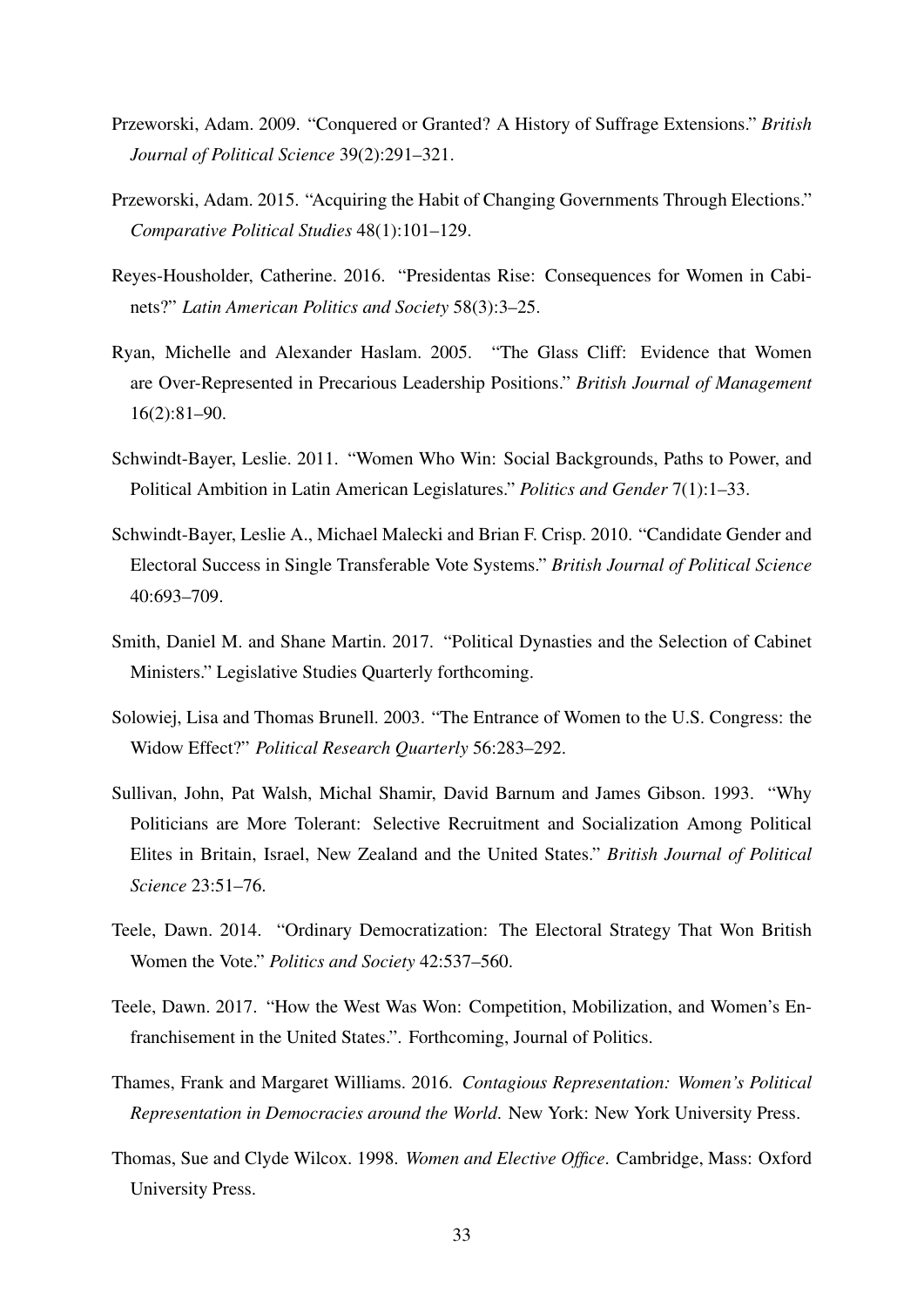- <span id="page-34-1"></span>Verge, Tánia and Sílvia Claveria. 2016. "Gendered Political Resources." Party Politics p. 10.1177/1354068816663040.
- <span id="page-34-0"></span>Werner, Timothy and Kenneth R. Mayer. 2007. "Public Election Funding, Competition, and Candidate Gender." *PS: Political Science and Politics* 1(4):661–667.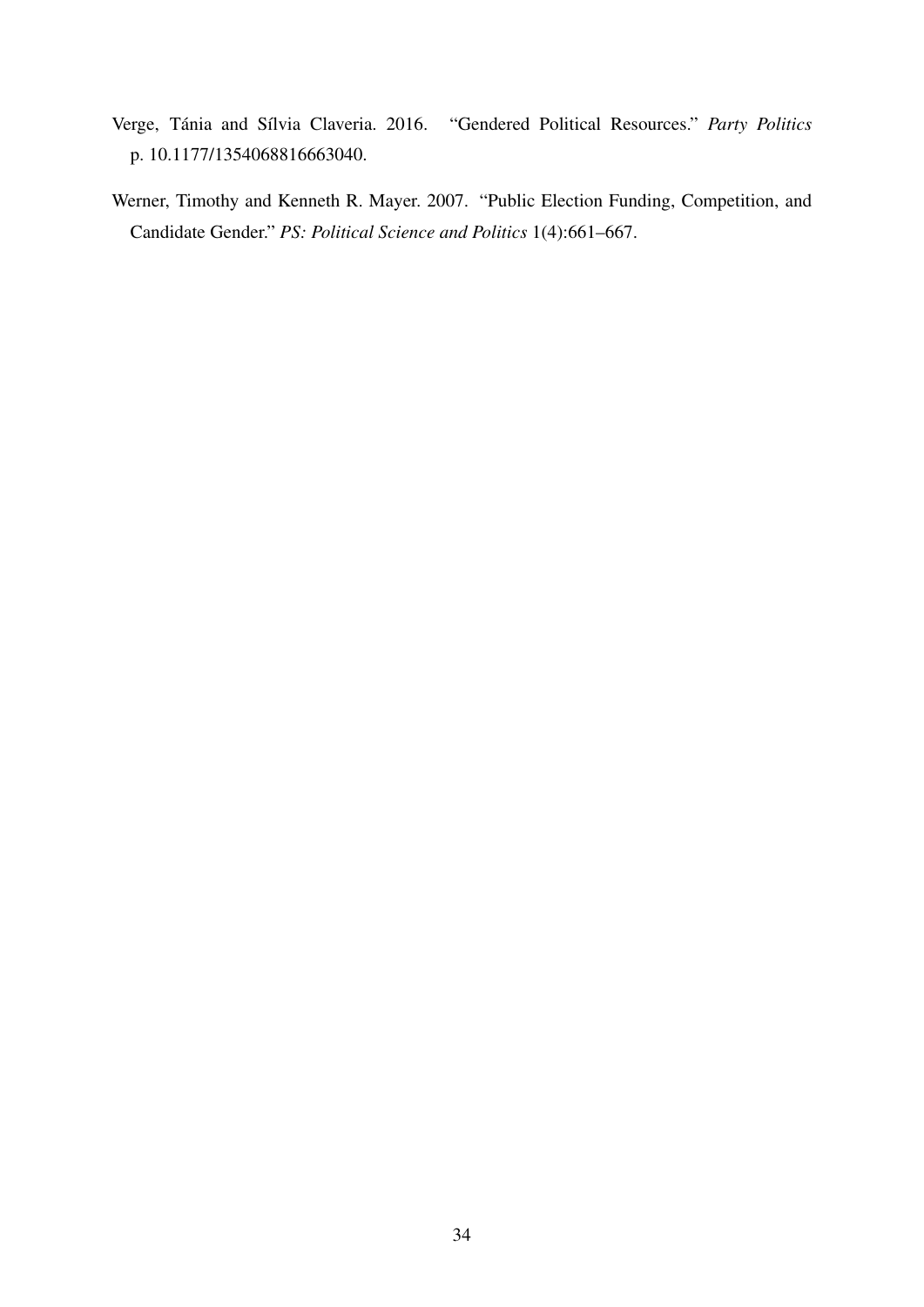<span id="page-35-0"></span>

Figure 1: *General Background, Education and Experience of Female Leaders*. Note: Categories report percentage of female and male leaders with particular traits. *Age at entry* and *Years in politics* include the average values. *Western education* excludes leaders of Western nations; *Vice-president* excludes non-presidential regimes. Interim leaders are excluded from the bottom sub-plot. Categories are sorted by relative differences between male and female leaders. Statistically significant differences at + *p <*0.10, \*\* *p <*0.05, \*\*\* *p <*0.01.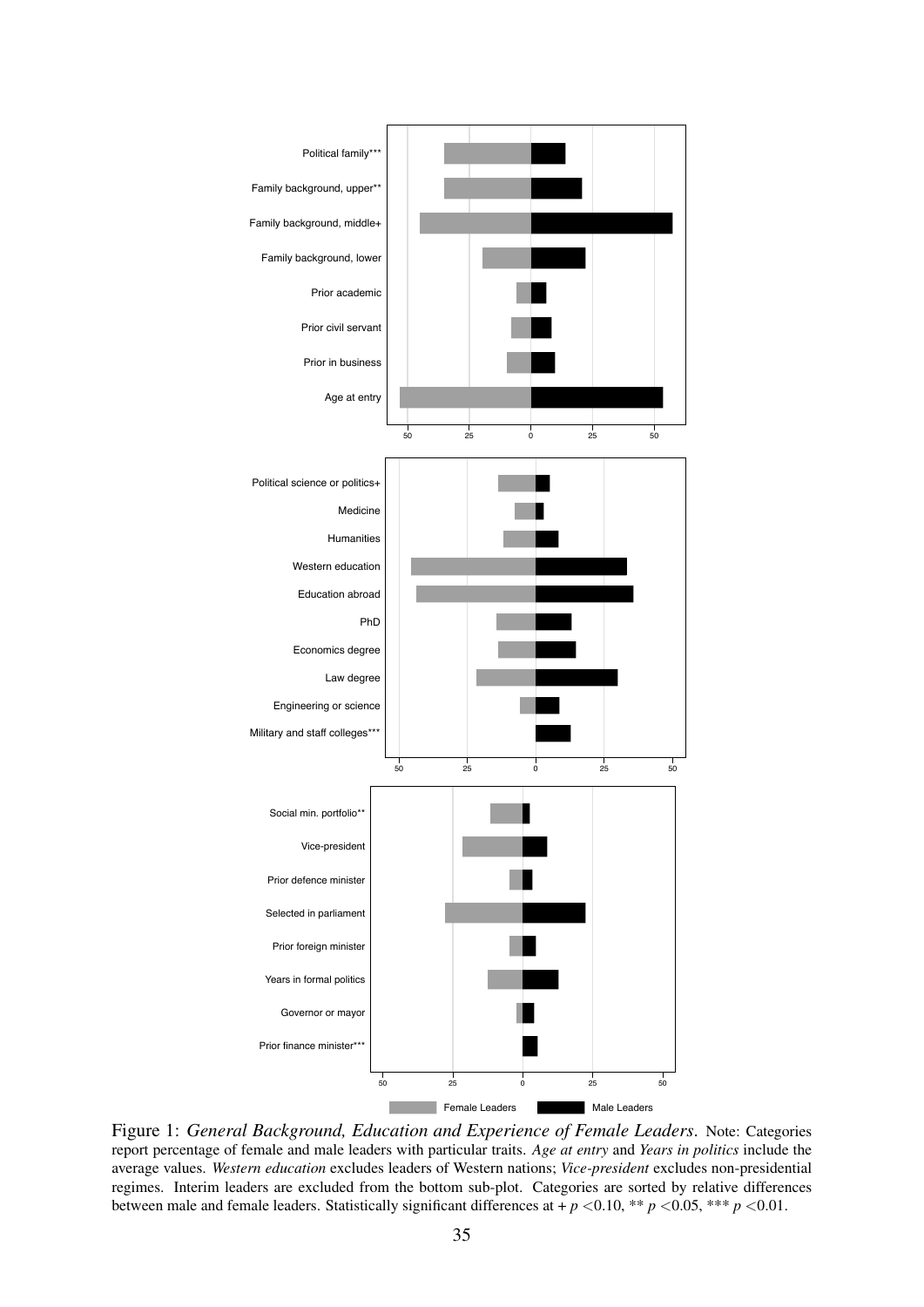<span id="page-36-0"></span>

|                          |                | Firth logit |             |             | <b>FE</b>   |  |  |
|--------------------------|----------------|-------------|-------------|-------------|-------------|--|--|
|                          | $\mathbf{l}$ : | 2:          | 3:          | 5:          | 6:          |  |  |
| Political family         | $1.265***$     | 4.685***    | $5.039***$  | $6.728***$  | $6.529***$  |  |  |
|                          | (0.358)        | (1.048)     | (1.082)     | (1.484)     | (1.582)     |  |  |
| Female suffrage, years   | $0.007+$       | $0.011**$   | $0.009**$   | $-0.053$    | $-0.037$    |  |  |
|                          | (0.004)        | (0.005)     | (0.005)     | (0.073)     | (0.081)     |  |  |
| Polit. fam. × Fem. suff. |                | $-0.033***$ | $-0.036***$ | $-0.051***$ | $-0.051***$ |  |  |
|                          |                | (0.010)     | (0.010)     | (0.011)     | (0.012)     |  |  |
| Democracy                | 0.016          | 0.010       | 0.011       | 0.161       | 0.134       |  |  |
|                          | (0.101)        | (0.104)     | (0.103)     | (0.172)     | (0.189)     |  |  |
| Income $pc$ (log)        | $-0.591$       | $-0.265$    | $-0.052$    | 0.908       | 1.712       |  |  |
|                          | (0.489)        | (0.509)     | (0.501)     | (4.013)     | (4.533)     |  |  |
| Presidentialism          | $-0.136$       | 0.091       | 0.023       | $-0.712$    | $-1.589$    |  |  |
|                          | (0.364)        | (0.369)     | (0.392)     | (1.006)     | (0.988)     |  |  |
| Left ideology            | $0.629+$       | $0.607+$    | $0.658+$    | 0.804       | $1.213+$    |  |  |
|                          | (0.333)        | (0.344)     | (0.349)     | (0.518)     | (0.627)     |  |  |
| Growth, year before      | $-0.055+$      | $-0.062**$  | $-0.064**$  | $-0.082+$   | $-0.089**$  |  |  |
|                          | (0.030)        | (0.031)     | (0.032)     | (0.045)     | (0.043)     |  |  |
| War, year before         | 0.571          | 0.578       | $0.756+$    | 1.758**     | 1.608**     |  |  |
|                          | (0.429)        | (0.435)     | (0.441)     | (0.758)     | (0.808)     |  |  |
| Women leaders, region    | 0.040          | 0.037       | 0.027       | $-0.385**$  | $-0.380**$  |  |  |
|                          | (0.055)        | (0.056)     | (0.056)     | (0.156)     | (0.140)     |  |  |
| No <sub>2</sub>          |                |             | 0.802       |             | 0.499       |  |  |
|                          |                |             | (0.595)     |             | (0.713)     |  |  |
| Fin. or foreign min.     |                |             | $-1.243$    |             | $-1.183+$   |  |  |
|                          |                |             | (0.886)     |             | (0.714)     |  |  |
| Social min. portfolio    |                |             | 1.617**     |             | 2.969**     |  |  |
|                          |                |             | (0.622)     |             | (0.969)     |  |  |
| Time                     | 0.626          | 0.637       | 0.793       | $1.575+$    | $1.556+$    |  |  |
|                          | (0.653)        | (1.168)     | (0.530)     | (0.938)     | (0.866)     |  |  |
| Time <sup>2</sup>        | $-0.014$       | $-0.013$    | $-0.016$    | $-0.030$    | $-0.031+$   |  |  |
|                          | (0.014)        | (0.025)     | (0.011)     | (0.020)     | (0.018)     |  |  |
| Time <sup>3</sup>        | 0.000          | 0.000       | 0.000       | $0.000 +$   | $0.000 +$   |  |  |
|                          | (0.000)        | (0.000)     | (0.000)     | (0.000)     | (0.000)     |  |  |
| Constant                 | $-11.461$      | $-14.757$   | $-18.049**$ |             |             |  |  |
|                          | (9.719)        | (17.358)    | (8.309)     |             |             |  |  |
| $\mathbf N$              | 781            | 781         | 781         | 294         | 294         |  |  |
| N countries              | 114            | 114         | 114         | 31          | 31          |  |  |
| Log-likelihood           | $-102.01$      | $-90.73$    | $-84.60$    | $-54.40$    | $-48.85$    |  |  |
| Pseudo- $r^2$            |                |             |             | 0.311       | 0.381       |  |  |

Table 1: *Understanding Women Leaders Selection into Office* Note: The sample includes regimes with the *Polity 2* above 0. Models 1–3 are estimated via Firth logit. Models 4–5 are estimated as (fixed-effects) conditional logit model specifications. Significant +  $p$  <0.10, \*\*  $p$  <0.05, \*\*\*  $p$  <0.01.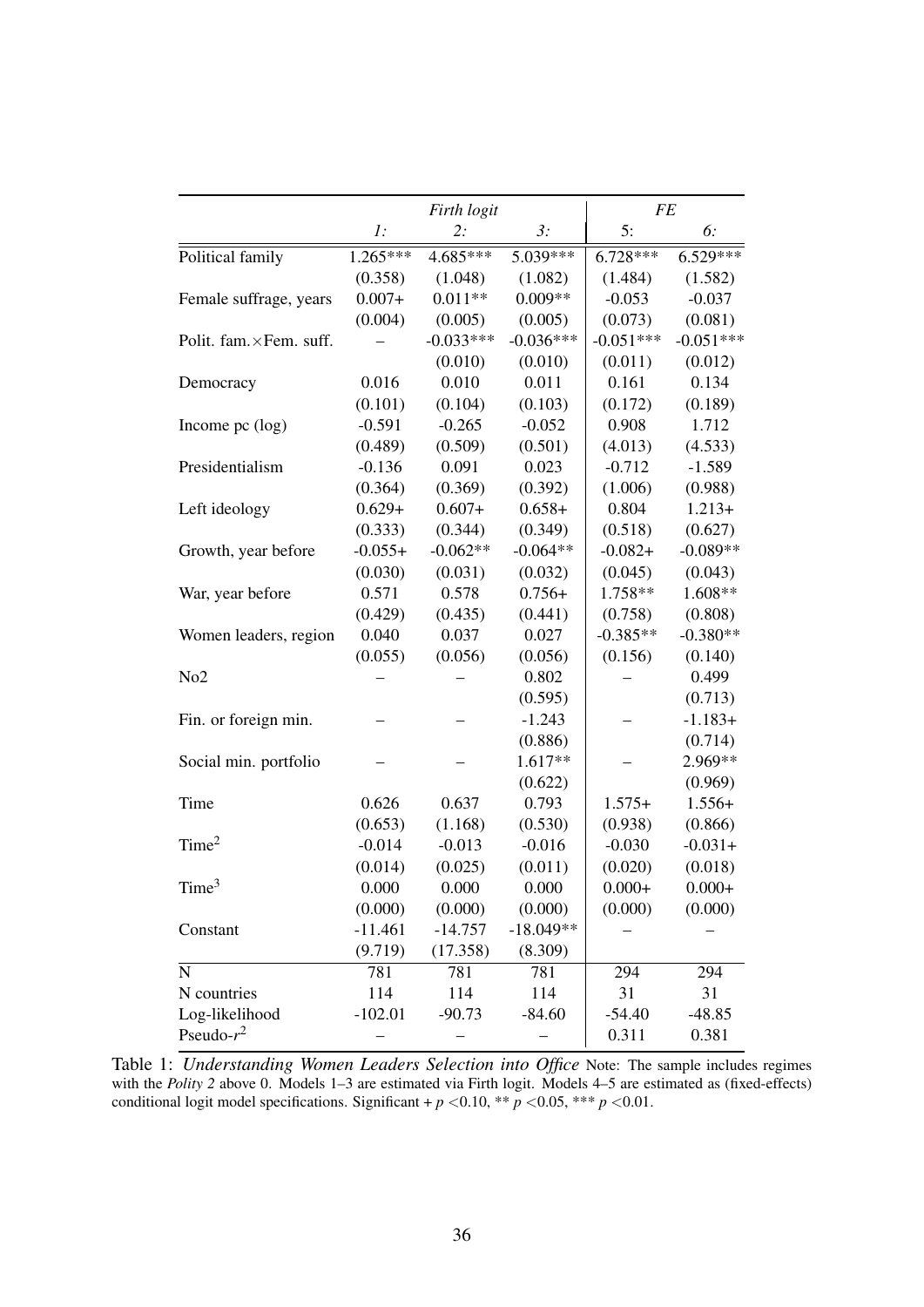<span id="page-37-0"></span>

|                                        | Elected     |           | Suffrage    |            |            |           |
|----------------------------------------|-------------|-----------|-------------|------------|------------|-----------|
|                                        | 1: yes      | 2: no     | 3:          | 4:         | 5:         | 6:        |
| Political family                       | 5.423***    | 4.038**   | $5.084***$  | 5.699***   | $2.262**$  | $2.454+$  |
|                                        | (1.480)     | (1.753)   | (1.087)     | (1.287)    | (0.736)    | (1.364)   |
| Female suffrage, years                 | $0.018**$   | $0.010+$  | $0.018***$  | $0.019**$  |            |           |
|                                        | (0.008)     | (0.005)   | (0.005)     | (0.007)    |            |           |
| Polit. fam. × Fem. suff.               | $-0.036**$  | $-0.034+$ | $-0.035***$ | $-0.036**$ |            |           |
|                                        | (0.013)     | (0.019)   | (0.010)     | (0.012)    |            |           |
| Democracy                              | $-0.037$    | 0.129     | $-0.002$    | 0.028      | 0.008      | $0.089 +$ |
|                                        | (0.155)     | (0.154)   | (0.107)     | (0.112)    | (0.106)    | (0.049)   |
| Income pc (log)                        | $-1.111$    | 0.948     | $-0.870$    | $-0.957+$  | $-0.797$   | $-0.647$  |
|                                        | (0.773)     | (0.743)   | (0.549)     | (0.580)    | (0.523)    | (0.426)   |
| Presidentialism                        | $-0.034$    | $1.243+$  | 0.372       | 0.397      | $-0.001$   | 0.224     |
|                                        | (0.499)     | (0.675)   | (0.394)     | (0.404)    | (0.396)    | (0.377)   |
| Left ideology                          | 0.776       | 0.738     | 0.541       | 0.525      | 0.579      | 0.543     |
|                                        | (0.484)     | (0.527)   | (0.362)     | (0.361)    | (0.355)    | (0.334)   |
| Growth, year before                    | $-0.057$    | $-0.084+$ | $-0.062+$   | $-0.066**$ | $-0.062**$ | $-0.007$  |
|                                        | (0.044)     | (0.044)   | (0.032)     | (0.033)    | (0.031)    | (0.030)   |
| War, year before                       | 0.428       | 1.509**   | 0.640       | 0.594      | 0.581      | 0.648     |
|                                        | (0.606)     | (0.682)   | (0.475)     | (0.476)    | (0.449)    | (0.411)   |
| Women leaders, region                  | 0.109       | $-0.076$  | 0.032       | 0.027      | 0.037      | 0.013     |
|                                        | (0.088)     | (0.082)   | (0.059)     | (0.060)    | (0.059)    | (0.055)   |
| Years of democracy                     |             |           | 0.004       | 0.009      | 0.004      | 0.004     |
|                                        |             |           | (0.003)     | (0.006)    | (0.003)    | (0.003)   |
| Pol. family × Years of dem.            |             |           |             | $-0.036$   |            |           |
|                                        |             |           |             | (0.025)    |            |           |
| Years of dem. × Female suff.           |             |           |             | $-0.000$   |            |           |
|                                        |             |           |             | (0.000)    |            |           |
| Pol. fam. × Years of dem. × Fem. suff. |             |           |             | 0.000      |            |           |
|                                        |             |           |             | (0.000)    |            |           |
| Male suffrage, years                   |             |           |             |            | $0.005+$   |           |
|                                        |             |           |             |            | (0.003)    |           |
| Political family×Male suffrage         |             |           |             |            | $-0.007$   |           |
|                                        |             |           |             |            | (0.005)    |           |
| Years                                  |             |           |             |            |            | 0.243     |
|                                        |             |           |             |            |            | (0.233)   |
| Political family×Years                 |             |           |             |            |            | $-0.012$  |
|                                        |             |           |             |            |            | (0.013)   |
| Time                                   | $0.720**$   | $-0.066$  | $0.729**$   | 0.729      | $0.492 +$  |           |
|                                        | (0.337)     | (0.448)   | (0.308)     | (0.744)    | (0.274)    |           |
| Time <sup>2</sup>                      | $-0.015**$  | 0.001     | $-0.015**$  | $-0.015$   | $-0.011+$  |           |
|                                        | (0.007)     | (0.010)   | (0.007)     | (0.016)    | (0.006)    |           |
| Time <sup>3</sup>                      | $0.000 +$   | $-0.000$  | $0.000**$   | 0.000      | $0.000 +$  |           |
|                                        | (0.000)     | (0.000)   | (0.000)     | (0.000)    | (0.000)    |           |
| Constant                               | $-13.373**$ | $-9.494$  | $-14.521**$ | $-14.774$  | $-9.435**$ | $-35.588$ |
|                                        | (6.609)     | (6.663)   | (5.320)     | (10.972)   | (4.620)    | (33.646)  |
| Year fixed effects                     |             |           |             |            |            | yes       |
| $\overline{\mathbf{N}}$                | 416         | 365       | 750         | 750        | 729        | 1033      |
| N countries                            | 100         | 87        | 113         | 113        | 112        | 146       |
| Log-likelihood                         | $-23.15$    | $-22.49$  | $-71.51$    | $-46.19$   | $-76.26$   | $-127.69$ |

Table 2: *Understanding Women Leaders Selection: Additional Analyses* Note: The sample includes regimes with the *Polity 2* above 0. Models 1–7 are estimated via Firth logit. Significant + *p <*0.10, \*\* *p <*0.05, \*\*\* *p <*0.01.